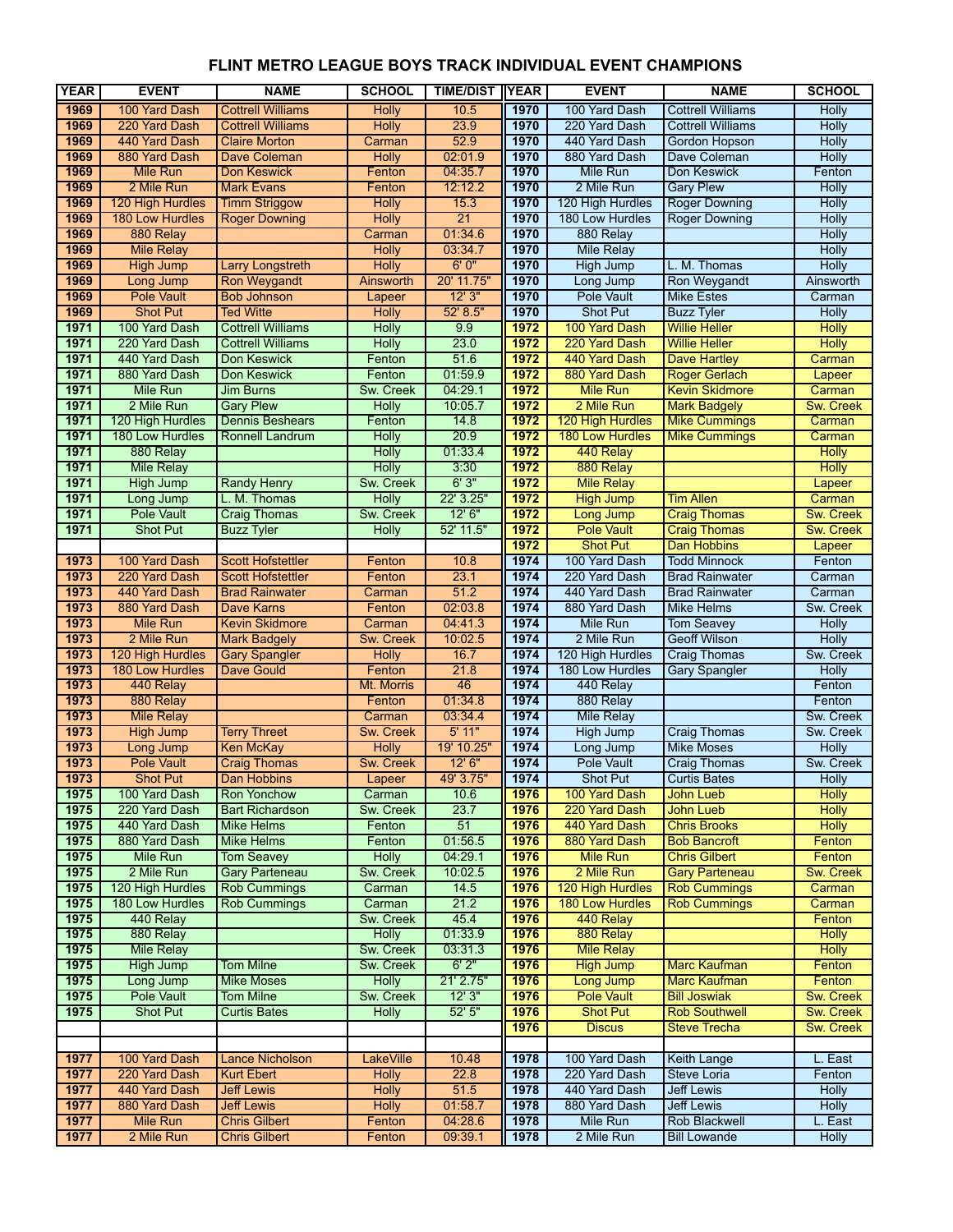| 1977         | 120 High Hurdles                 | <b>Rob Porter</b>                        | L. East                       | 15.4               | 1978         | 120 High Hurdles                    | <b>Rob Porter</b>                         | L. East                 |
|--------------|----------------------------------|------------------------------------------|-------------------------------|--------------------|--------------|-------------------------------------|-------------------------------------------|-------------------------|
| 1977         | 330 Low Hurdles                  | <b>Kurt Ebert</b>                        | <b>Holly</b>                  | 38.4               | 1978         | 330 Low Hurdles                     | Steve Loria                               | Fenton                  |
| 1977         | 440 Relay                        |                                          | LakeVille                     | 46.04              | 1978         | 440 Relay                           |                                           | <b>Holly</b>            |
| 1977         | 880 Relay                        |                                          | <b>LakeVille</b>              | 01:33.6            | 1978         | 880 Relay                           |                                           | Fenton                  |
| 1977         | <b>Mile Relay</b>                |                                          | <b>Holly</b>                  | 03:31.0            | 1978         | <b>Mile Relay</b>                   |                                           | Fenton                  |
| 1977         | <b>High Jump</b>                 | <b>Keith Lange</b>                       | L. East                       | 6'0''              | 1978         | <b>High Jump</b>                    | <b>Keith Lange</b>                        | L. East                 |
| 1977         | Long Jump                        | <b>Jim Adams</b>                         | Fenton                        | 20' 4.5"           | 1978         | Long Jump                           | Steve Loria                               | Fenton                  |
| 1977         | <b>Pole Vault</b>                | Eric Terebinski                          | <b>LakeVille</b>              | 13'3''             | 1978         | <b>Pole Vault</b>                   | Eric Terebinski                           | <b>LakeVille</b>        |
| 1977         | <b>Shot Put</b>                  | <b>Mike Stuart</b>                       | Ainsworth                     | 46' 8.5"           | 1978         | <b>Shot Put</b>                     | <b>Greg Hintz</b>                         | Fenton                  |
| 1977         | <b>Discus</b>                    | <b>Brian Mikulski</b>                    | L. East                       | 137' 11.5"         | 1978         | <b>Discus</b>                       | Scott Hill                                | <b>Holly</b>            |
| 1979         | 100 Yard Dash                    | Jerry Buckham                            | Mt. Morris                    | 10.24              | 1980         | 100 Yard Dash                       | <b>Rick Brown</b>                         | LakeVille               |
| 1979         | 220 Yard Dash                    | Ed Brown                                 | LakeVille                     | 22.54              | 1980         | 220 Yard Dash                       | <b>Bill Olsen</b>                         | Ainsworth               |
| 1979         | 440 Yard Dash                    | Steve Loria                              | Fenton                        | 50.43              | 1980         | 440 Yard Dash                       | <b>Rick Brown</b>                         | <b>LakeVille</b>        |
| 1979         | 880 Yard Dash                    | <b>Chuck White</b>                       | L. West                       | 01:58.3            | 1980         | 880 Yard Dash                       | <b>Rick Brown</b>                         | <b>LakeVille</b>        |
| 1979         | <b>Mile Run</b>                  | <b>Rob Blackwell</b>                     | L. East                       | 04:27.0            | 1980         | <b>Mile Run</b>                     | <b>Matt Stack</b>                         | <b>Holly</b>            |
| 1979         | 2 Mile Run                       | <b>Rob Blackwell</b>                     | L. East                       | 09:44.7            | 1980         | 2 Mile Run                          | <b>Matt Stack</b>                         | <b>Holly</b>            |
| 1979         | 120 High Hurdles                 | <b>Rick Muncy</b>                        | <b>LakeVille</b>              | 14.78              | 1980         | 120 High Hurdles                    | <b>Pat DeShaw</b>                         | L. West                 |
| 1979         | 330 Low Hurdles                  | <b>Steve Loria</b>                       | Fenton                        | 38.74              | 1980         | 330 Low Hurdles                     | <b>Pat DeShaw</b>                         | L. West                 |
| 1979         | 440 Relay                        |                                          | <b>Holly</b>                  | 44.95              | 1980         | 440 Relay                           |                                           | <b>LakeVille</b>        |
| 1979         | 880 Relay                        |                                          | <b>Holly</b>                  | 01:32.9            | 1980         | 880 Relay                           |                                           | Ainsworth               |
| 1979         | <b>Mile Relay</b>                |                                          | Fenton                        | 03:28.7            | 1980         | <b>Mile Relay</b>                   |                                           | <b>LakeVille</b>        |
| 1979         | <b>High Jump</b>                 | Don Hamilton                             | <b>Holly</b>                  | 6"2"               | 1980         | <b>High Jump</b>                    | <b>Greg Adams</b>                         | Fenton                  |
| 1979         | Long Jump                        | <b>Ed Brown</b>                          | <b>LakeVille</b>              | 21'2"              | 1980         | <b>Long Jump</b>                    | <b>Greg Adams</b>                         | Fenton                  |
| 1979         | Pole Vault                       | <b>Bret Shannon</b>                      | LakeVille                     | 14'0''             | 1980         | <b>Pole Vault</b>                   | <b>Mike Martin</b>                        | Mt. Morris              |
| 1979         | Shot Put                         | <b>Steve Taylor</b>                      | Ainsworth                     | 49' 11"            | 1980         | <b>Shot Put</b>                     | <b>Ted Rogers</b>                         | Mt. Morris              |
| 1979         | <b>Discus</b>                    | <b>Scott Hill</b>                        | <b>Holly</b>                  | 152' 0"            | 1980         | <b>Discus</b>                       | <b>Tim Mikulski</b>                       | L. East                 |
| 1981         | 100 M Dash                       | <b>Darryl Slegaines</b>                  | <b>Holly</b>                  | 11.5               | 1982         | 100 M Dash                          | <b>Steve Gallero</b>                      | <b>Holly</b>            |
| 1981         | 200 M Dash                       | <b>Darryl Slegaines</b>                  | <b>Holly</b>                  | 23.54              | 1982         | 200 M Dash                          | Jim Fetherston                            | Ainsworth               |
| 1981         | 400 M Dash                       |                                          | <b>Holly</b>                  | 51.54              | 1982         | 400 M Dash                          | Jim Fetherston                            | Ainsworth               |
| 1981         | <b>800 M Run</b>                 | <b>Kyle Cathey</b><br><b>Brian Smith</b> | <b>Holly</b>                  | 01:59.8            | 1982         | 800 M Run                           | <b>Matt Stack</b>                         | <b>Holly</b>            |
| 1981         | <b>1600 M Run</b>                | <b>Matt Stack</b>                        | <b>Holly</b>                  | 04:25.6            | 1982         | 1600 M Run                          | <b>Matt Stack</b>                         | <b>Holly</b>            |
| 1981         | 3200 M Run                       |                                          | L. East                       | 09:58.2            | 1982         | 3200 M Run                          | <b>Matt Stack</b>                         | <b>Holly</b>            |
| 1981         | 110 High Hurdles                 | <b>Kevin Wagner</b><br><b>Greg Adams</b> | Fenton                        | 15.7               | 1982         | 110 High Hurdles                    | Jim Fetherston                            | Ainsworth               |
| 1981         | 300 Low Hurdles                  | <b>Jim Fetherston</b>                    | Ainsworth                     | 39.15              | 1982         | 300 Low Hurdles                     | Jim Fetherston                            | Ainsworth               |
| 1981         |                                  |                                          |                               |                    | 1982         |                                     |                                           |                         |
|              | 400 M Relay                      |                                          | L. East                       | 45.91<br>01:32.2   | 1982         | 400 M Relay                         |                                           | <b>Holly</b>            |
| 1981<br>1981 | 800 M Relay                      |                                          | Ainsworth                     |                    | 1982         | 800 M Relay<br>1600 M Relay         |                                           | <b>Holly</b>            |
| 1981         | 1600 M Relay                     |                                          | Ainsworth                     | 03:31.5<br>6'2"    |              |                                     | <b>Jeff Loria</b>                         | Mt. Morris              |
| 1981         | <b>High Jump</b>                 | <b>Greg Adams</b><br><b>Jeff Loria</b>   | Fenton<br>Fenton              | 20'0"              | 1982<br>1982 | <b>High Jump</b>                    | <b>Jeff Loria</b>                         | Fenton<br>Fenton        |
| 1981         | Long Jump<br><b>Pole Vault</b>   |                                          | <b>Holly</b>                  | 12'6''             | 1982         | Long Jump<br><b>Pole Vault</b>      | Ed Lumm                                   |                         |
| 1981         |                                  | Ed Lumm                                  |                               | 51'7''             | 1982         |                                     |                                           | <b>Holly</b>            |
| 1981         | <b>Shot Put</b><br><b>Discus</b> | <b>Tim Fellows</b><br><b>Tom Kassian</b> | Ainsworth<br>Ainsworth        | 150' 9"            | 1982         | Shot Put<br><b>Discus</b>           | <b>Tim Fellows</b><br><b>Tim Fellows</b>  | Ainsworth<br>Ainsworth  |
| 1983         | 100 Yard Dash                    |                                          |                               |                    | 1984         |                                     |                                           |                         |
| 1983         | 220 Yard Dash                    | <b>Steve Gallero</b>                     | <b>Holly</b>                  | 10.14<br>22.66     | 1984         | 100 Yard Dash<br>220 Yard Dash      | <b>Todd Powell</b><br><b>Todd Powell</b>  | <b>LakeVille</b>        |
| 1983         | 440 Yard Dash                    | <b>Steve Gallero</b>                     | <b>Holly</b>                  | 51.62              | 1984         |                                     |                                           | <b>LakeVille</b>        |
|              | 880 Yard Dash                    | <b>Steve Gallero</b>                     | Holly                         |                    |              | 440 Yard Dash<br>880 Yard Dash      | <b>Darren Moore</b>                       | Mt. Morris              |
| 1983         | Mile Run                         | <b>Todd Stone</b>                        | Holly                         | 2:02               | 1984         |                                     | Dan Lewis                                 | Durand                  |
| 1983<br>1983 | 2 Mile Run                       | <b>Bruce Deaver</b><br>Joe Pais          | Ainsworth<br>Oxford           | 04:32.2<br>09:57.2 | 1984<br>1984 | <b>Mile Run</b><br>2 Mile Run       | <b>Sean Kurschat</b><br><b>Jeff Elmer</b> | Oxford<br><b>Holly</b>  |
| 1983         | 120 High Hurdles                 |                                          |                               |                    |              |                                     |                                           |                         |
| 1983         | 330 Low Hurdles                  | <b>Bob McKay</b><br><b>Kevin McCain</b>  | <b>Durand</b><br><b>Holly</b> | 15.37<br>40.6      | 1984<br>1984 | 120 High Hurdles<br>330 Low Hurdles | <b>Bob McKay</b><br><b>Paul Garza</b>     | Durand                  |
| 1983         | 440 Relay                        |                                          | Fenton                        | 45.2               | 1984         | 440 Relay                           |                                           | Ainsworth               |
|              |                                  |                                          |                               |                    |              |                                     |                                           | Fenton                  |
| 1983         | 880 Relay                        |                                          | Holly                         | 01:33.4            | 1984         | 880 Relay                           |                                           | Fenton                  |
| 1983         | <b>Mile Relay</b>                |                                          | <b>Holly</b>                  | 03:33.2            | 1984         | <b>Mile Relay</b>                   |                                           | <b>LakeVille</b>        |
| 1983         | <b>High Jump</b>                 | <b>Jeff Loria</b>                        | Fenton                        | 6'5.625''          | 1984         | 2 Mile Relay                        |                                           | Oxford                  |
| 1983         | Long Jump                        | <b>Jeff Loria</b>                        | Fenton                        | 20' 3.5"           | 1984         | <b>High Jump</b>                    | <b>Jim Feltz</b>                          | Oxford                  |
| 1983         | <b>Pole Vault</b>                | <b>Matt Walls</b><br><b>Tim Fellows</b>  | Durand                        | 13' 4"<br>57'.25"  | 1984         | <b>Long Jump</b>                    | <b>Pat Rolle</b><br><b>Ken Warner</b>     | Oxford<br><b>Durand</b> |
| 1983         | <b>Shot Put</b>                  |                                          | Ainsworth                     |                    | 1984         | <b>Pole Vault</b>                   |                                           |                         |
| 1983         | <b>Discus</b>                    | <b>Tim Fellows</b>                       | Ainsworth                     | 169'7"             | 1984         | <b>Shot Put</b>                     | <b>Phil Wurtz</b>                         | Oxford                  |
|              |                                  |                                          |                               | 10.28              | 1984         | <b>Discus</b>                       | <b>Tim Shuttlin</b><br>Joe Saffold        | Oxford                  |
| 1985         | 100 Yard Dash                    | <b>Joe Saffold</b>                       | Ainsworth                     |                    | 1986         | 100 Yard Dash                       |                                           | Ainsworth               |
| 1985         | 220 Yard Dash                    | <b>Joe Saffold</b>                       | Ainsworth                     | 22.78              | 1986         | 220 Yard Dash                       | Joe Saffold                               | Ainsworth               |
| 1985         | 440 Yard Dash                    | <b>Ken Zayer</b>                         | <b>LakeVille</b>              | 51.64              | 1986         | 440 Yard Dash                       | <b>Bob Jacobs</b>                         | <b>Holly</b>            |
| 1985         | 880 Yard Dash                    | Dan Lewis                                | <b>Durand</b>                 | 2:00               | 1986         | 880 Yard Dash                       | Dave Balkevitch                           | L. East                 |
| 1985         | <b>Mile Run</b>                  | Lorenzo Belanga                          | Ainsworth                     | 04:35.8            | 1986         | <b>Mile Run</b>                     | Ken Osmun                                 | <b>Holly</b>            |
| 1985         | 2 Mile Run                       | Dan Lewis                                | <b>Durand</b>                 | 10:05.6            | 1986         | 2 Mile Run                          | Ken Osmun                                 | <b>Holly</b>            |
| 1985         | 120 High Hurdles                 | <b>Keith Simmons</b>                     | <b>Holly</b>                  | 15.49              | 1986         | 120 High Hurdles                    | Dave Elmer                                | <b>Holly</b>            |
| 1985<br>1985 | 330 Low Hurdles                  | <b>Keith Simmons</b>                     | <b>Holly</b>                  | 40.95              | 1986         | 330 Low Hurdles                     | Dave Elmer                                | <b>Holly</b>            |
|              | 440 Relay                        |                                          | <b>Holly</b>                  | 45.41              | 1986         | 440 Relay                           |                                           | Durand                  |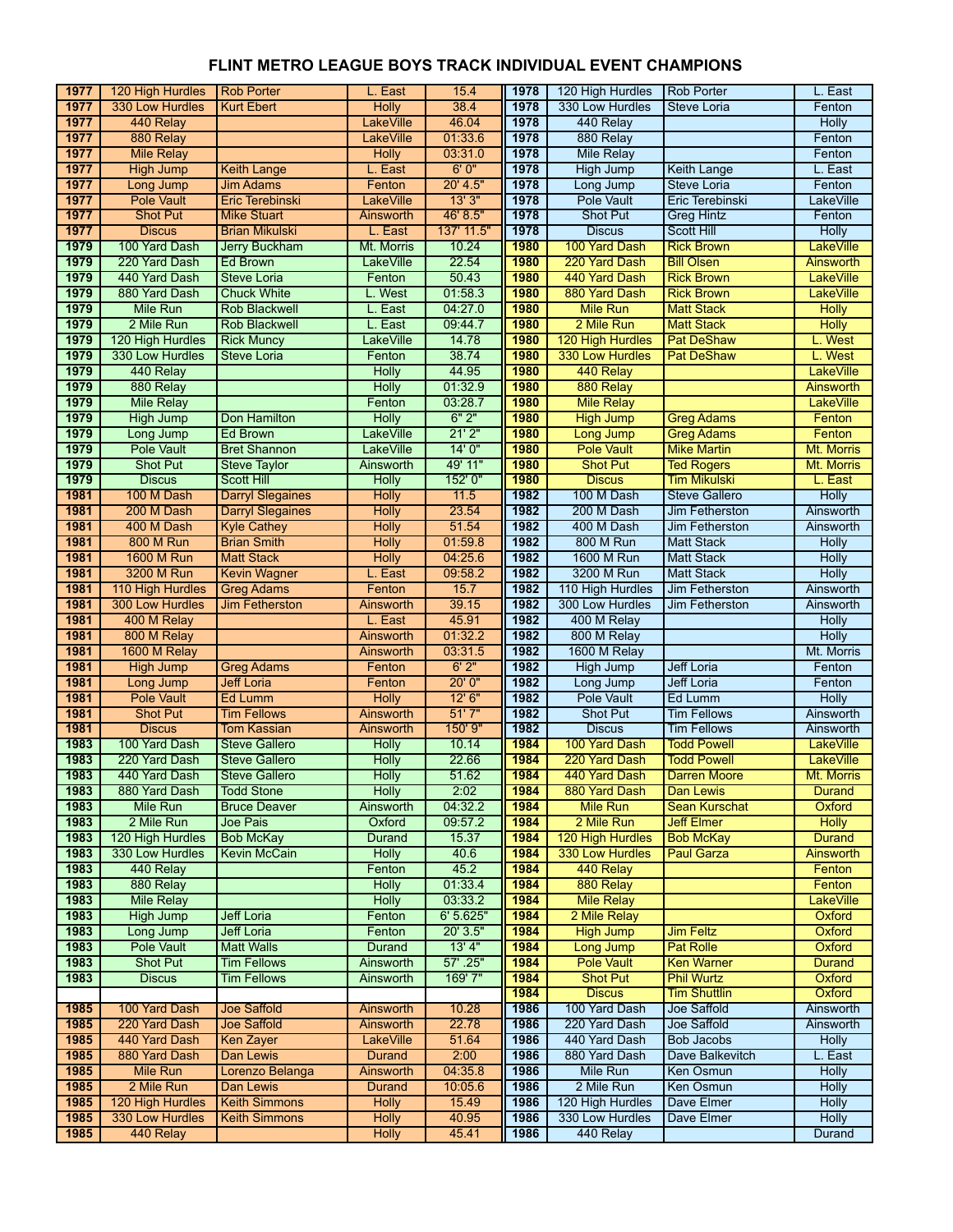| 1985         | 880 Relay                  |                         | <b>Holly</b>     | 01:32.4       | 1986         | 880 Relay                       |                         | Durand           |
|--------------|----------------------------|-------------------------|------------------|---------------|--------------|---------------------------------|-------------------------|------------------|
| 1985         | <b>Mile Relav</b>          |                         | <b>LakeVille</b> | 03:32.4       | 1986         | <b>Mile Relay</b>               |                         | Oxford           |
| 1985         | 2 Mile Relay               |                         | <b>Holly</b>     | 08:18.5       | 1986         | 2 Mile Relay                    |                         | Holly            |
| 1985         | <b>High Jump</b>           | <b>Jim Feltz</b>        | Oxford           | 6'1''         | 1986         | <b>High Jump</b>                | <b>Todd Nemecek</b>     | Durand           |
| 1985         | Long Jump                  | <b>Jamie Clark</b>      | Mt. Morris       | 20' .75"      | 1986         | Long Jump                       | <b>Craig McAllister</b> | L. East          |
| 1985         | <b>Pole Vault</b>          | <b>Randy West</b>       | <b>LakeVille</b> | 12'6''        | 1986         | <b>Pole Vault</b>               | Craig Piotrowski        | Oxford           |
| 1985         | <b>Shot Put</b>            | Dave Hintz              | Fenton           | 49' 2.5"      | 1986         | Shot Put                        | <b>Buddy Hubbard</b>    | Ainsworth        |
| 1985         | <b>Discus</b>              | <b>Dave Hintz</b>       | Fenton           | 155' 10"      | 1986         | <b>Discus</b>                   | <b>Buddy Hubbard</b>    | Ainsworth        |
| 1987         | 100 M Dash                 | Dave Butterfield        | L. East          | 11.96         | 1988         | 100 M Dash                      | <b>Todd Lasco</b>       | Fenton           |
| 1987         | 200 M Dash                 | Dave Butterfield        | L. East          | 23.84         | 1988         | 200 M Dash                      | <b>Mark Lamphere</b>    | <b>Durand</b>    |
| 1987         | 400 M Dash                 | <b>Bruce Bretzke</b>    | Linden           | 52.6          | 1988         | 400 M Dash                      | <b>Tony Book</b>        | Fenton           |
| 1987         | <b>800 M Run</b>           | <b>Steve Cassar</b>     | <b>Holly</b>     | 02:03.8       | 1988         | <b>800 M Run</b>                | <b>Mike Goodfellow</b>  | Oxford           |
| 1987         | 1600 M Run                 | <b>Steve Cassar</b>     | <b>Holly</b>     | 04:31.2       | 1988         | <b>1600 M Run</b>               | <b>Mike Goodfellow</b>  | Oxford           |
| 1987         | 3200 M Run                 | <b>Mike Goodfellow</b>  | Oxford           | 10:04.6       | 1988         | 3200 M Run                      | <b>Mike Goodfellow</b>  | Oxford           |
| 1987         | 110 High Hurdles           | Dave Upthegrove         | <b>LakeVille</b> | 15.86         | 1988         | 110 High Hurdles                | Dave Upthegrove         | LakeVille        |
| 1987         | 300 Low Hurdles            | <b>Brian Kernahan</b>   | Oxford           | 39.8          | 1988         | 300 Int. Hurdles                | <b>Brad Lambert</b>     | Fenton           |
| 1987         | 400 M Relay                |                         | Oxford           | 46.47         | 1988         | 400 M Relay                     |                         | Fenton           |
| 1987         | 800 M Relay                |                         | Oxford           | 01:35.1       | 1988         | 800 M Relay                     |                         | Fenton           |
| 1987         | 1600 M Relay               |                         | Fenton           | 03:32.7       | 1988         | 1600 M Relay                    |                         | Fenton           |
| 1987         | 3200 M Relay               |                         | <b>Holly</b>     | 08:25.3       | 1988         | 3200 M Relay                    |                         | Oxford           |
| 1987         | <b>High Jump</b>           | <b>Todd Nemecek</b>     | Durand           | 6'3''         | 1988         | <b>High Jump</b>                | <b>Bob Beardon</b>      | L. West          |
| 1987         | Long Jump                  | <b>Steve Stack</b>      | <b>Holly</b>     | 20' 5.75"     | 1988         | <b>Long Jump</b>                | <b>Paul Stack</b>       | Linden           |
| 1987         | Pole Vault                 | Craig Piotrowski        | Oxford           | 14'1''        | 1988         | <b>Pole Vault</b>               | <b>Craig Piotrowski</b> | Oxford           |
| 1987         | <b>Shot Put</b>            | <b>Kurt Schills</b>     | Oxford           | 47' 3.25"     | 1988         | <b>Shot Put</b>                 | <b>Kurt Schills</b>     | Oxford           |
| 1987         | <b>Discus</b>              | <b>Kurt Schills</b>     | Oxford           | 130' 7"       | 1988         | <b>Discus</b>                   | <b>Tony Chimento</b>    | <b>LakeVille</b> |
| 1989         | 100 M Dash                 | <b>Charles Mash</b>     | <b>Holly</b>     | 10.99         | 1990         | 100 M Dash                      | Janeiro McIntosh        | Mt. Morris       |
| 1989         | 200 M Dash                 | <b>Charles Mash</b>     | <b>Holly</b>     | 22.68         | 1990         | 200 M Dash                      | Janeiro McIntosh        | Mt. Morris       |
| 1989         | 400 M Dash                 | <b>Eric Welch</b>       | Oxford           | 50.67         | 1990         | 400 M Dash                      | <b>Eric Welch</b>       | Oxford           |
| 1989         | 800 M Run                  | <b>Todd Johnson</b>     | Oxford           | 02:00.3       | 1990         | <b>800 M Run</b>                | Jason Deese             | Linden           |
| 1989         | 1600 M Run                 | <b>Mike Goodfellow</b>  | Oxford           | 04:32.7       | 1990         | 1600 M Run                      | <b>Rick Durso</b>       | <b>Holly</b>     |
| 1989         | 3200 M Run                 | <b>Mike Goodfellow</b>  | Oxford           | 09:56.8       | 1990         | 3200 M Run                      | <b>Todd Hill</b>        | <b>Holly</b>     |
| 1989<br>1989 | 110 High Hurdles           | <b>Bart Proper</b>      | Fenton           | 15.8<br>41.58 | 1990<br>1990 | 110 High Hurdles                | <b>Ryan Seidall</b>     | <b>LakeVille</b> |
| 1989         | 300 Int. Hurdles           | <b>Brian Schupbach</b>  | Fenton<br>Fenton | 45.47         | 1990         | 300 Int. Hurdles<br>400 M Relay | <b>Brian Schupbach</b>  | Fenton<br>Durand |
| 1989         | 400 M Relay<br>800 M Relay |                         | Fenton           | 01:34.5       | 1990         | 800 M Relay                     |                         | Oxford           |
| 1989         | 1600 M Relay               |                         | Oxford           | 03:28.0       | 1990         | 1600 M Relay                    |                         | Oxford           |
| 1989         | 3200 M Relay               |                         | Oxford           | 08:12.8       | 1990         | 3200 M Relay                    |                         | Fenton           |
| 1989         | <b>High Jump</b>           | <b>Charles Mash</b>     | <b>Holly</b>     | 6'2"          | 1990         | <b>High Jump</b>                | <b>Nate Philstrum</b>   | L. West          |
| 1989         | Long Jump                  | <b>Jeff Nichols</b>     | Fenton           | 20'3''        | 1990         | Long Jump                       | <b>Jeff Nichols</b>     | Fenton           |
| 1989         | <b>Pole Vault</b>          | <b>Steve Hall</b>       | Linden           | 13'0''        | 1990         | <b>Pole Vault</b>               | <b>Brian Mundy</b>      | <b>Holly</b>     |
| 1989         | <b>Shot Put</b>            | <b>Ray Fritz</b>        | LakeVille        | $47'$ 4"      | 1990         | <b>Shot Put</b>                 | <b>Scott Gavin</b>      | LakeVille        |
| 1989         | <b>Discus</b>              | Dan Haddad              | Fenton           | 149' 4"       | 1990         | <b>Discus</b>                   | Chris Schuala           | Oxford           |
| 1991         | 100 M Dash                 | <b>Janeiro McIntosh</b> | Mt. Morris       | 11.0          | 1992         | 100 M Dash                      | <b>Ryan Buckler</b>     | Linden           |
| 1991         | 200 M Dash                 | <b>Eric Welch</b>       | Oxford           | 22.3          | 1992         | 200 M Dash                      | Dave Berney             | Oxford           |
| 1991         | 400 M Dash                 | <b>Eric Welch</b>       | Oxford           | 50.8          | 1992         | 400 M Dash                      | <b>Dwayne Robinson</b>  | <b>Holly</b>     |
| 1991         | 800 M Run                  | <b>Jason Deese</b>      | Linden           | 02:03.2       | 1992         | <b>800 M Run</b>                | <b>Barry Deese</b>      | Linden           |
| 1991         | 1600 M Run                 | <b>Jason Deese</b>      | Linden           | 04:32.3       | 1992         | <b>1600 M Run</b>               | <b>Barry Deese</b>      | Linden           |
| 1991         | 3200 M Run                 | <b>Jason Deese</b>      | Linden           | 10:00.3       | 1992         | 3200 M Run                      | <b>Aaron Williams</b>   | Linden           |
| 1991         | 110 High Hurdles           | <b>Nate Philstrum</b>   | L. West          | 14.6          | 1992         | 110 High Hurdles                | <b>Jason Deweese</b>    | <b>Holly</b>     |
| 1991         | 300 Int. Hurdles           | <b>Charles Kniffen</b>  | Oxford           | 40.3          | 1992         | 300 Int. Hurdles                | <b>Jason Deweese</b>    | <b>Holly</b>     |
| 1991         | 400 M Relay                |                         | L. West          | 44.3          | 1992         | 400 M Relay                     |                         | L. East          |
| 1991         | 800 M Relay                |                         | Oxford           | 01:31.0       | 1992         | 800 M Relay                     |                         | Oxford           |
| 1991         | 1600 M Relay               |                         | Oxford           | 03:32.4       | 1992         | 1600 M Relay                    |                         | <b>Holly</b>     |
| 1991         | 3200 M Relay               |                         | Oxford           | 08:19.9       | 1992         | 3200 M Relay                    |                         | Linden           |
| 1991         | <b>High Jump</b>           | Nate Philstrum          | L. West          | 6'3''         | 1992         | <b>High Jump</b>                | <b>Carl Reaves</b>      | Oxford           |
| 1991         | Long Jump                  | Janeiro McIntosh        | Mt. Morris       | 20'1"         | 1992         | <b>Long Jump</b>                | <b>Keith Rosebush</b>   | L. East          |
| 1991         | <b>Pole Vault</b>          | <b>Brian Mundy</b>      | <b>Holly</b>     | 13'0''        | 1992         | <b>Pole Vault</b>               | <b>Randy Huff</b>       | Linden           |
| 1991         | <b>Shot Put</b>            | <b>Jon Supernault</b>   | L. East          | 51' 4.5"      | 1992         | <b>Shot Put</b>                 | <b>Scott Gavin</b>      | <b>LakeVille</b> |
| 1991         | <b>Discus</b>              | <b>Scott Gavin</b>      | LakeVille        | 144' 9"       | 1992         | <b>Discus</b>                   | <b>Scott Gavin</b>      | <b>LakeVille</b> |
| 1993         | 100 M Dash                 | <b>Ryan Buckler</b>     | Linden           | 11.23         | 1994         | 100 M Dash                      | Jon Hunt                | L. West          |
| 1993         | 200 M Dash                 | <b>Ryan Buckler</b>     | Linden           | 23.32         | 1994         | 200 M Dash                      | <b>Cory Bemis</b>       | Durand           |
| 1993         | 400 M Dash                 | <b>Damon Gutierrez</b>  | Linden           | 51.52         | 1994         | 400 M Dash                      | <b>Cory Bemis</b>       | Durand           |
| 1993         | 800 M Run                  | <b>Mark Goodfellow</b>  | Oxford           | 02:02.8       | 1994         | 800 M Run                       | <b>Kevin Cassar</b>     | <b>Holly</b>     |
| 1993         | <b>1600 M Run</b>          | <b>Mark Goodfellow</b>  | Oxford           | 04:37.2       | 1994         | <b>1600 M Run</b>               | <b>Tim Tottingham</b>   | Linden           |
| 1993         | 3200 M Run                 | <b>Mark Goodfellow</b>  | Oxford           | 10:06.5       | 1994         | 3200 M Run                      | <b>Stan Marshall</b>    | LakeVille        |
| 1993         | 110 High Hurdles           | <b>Jason Deweese</b>    | <b>Holly</b>     | 14.85         | 1994         | 110 High Hurdles                | <b>Ben Curtis</b>       | <b>LakeVille</b> |
| 1993         | 300 Int. Hurdles           | <b>Jason Deweese</b>    | <b>Holly</b>     | 40.79         | 1994         | 300 Int. Hurdles                | <b>Ben Curtis</b>       | LakeVille        |
| 1993         | 400 M Relay                |                         | L. East          | 45.34         | 1994         | 400 M Relay                     |                         | <b>LakeVille</b> |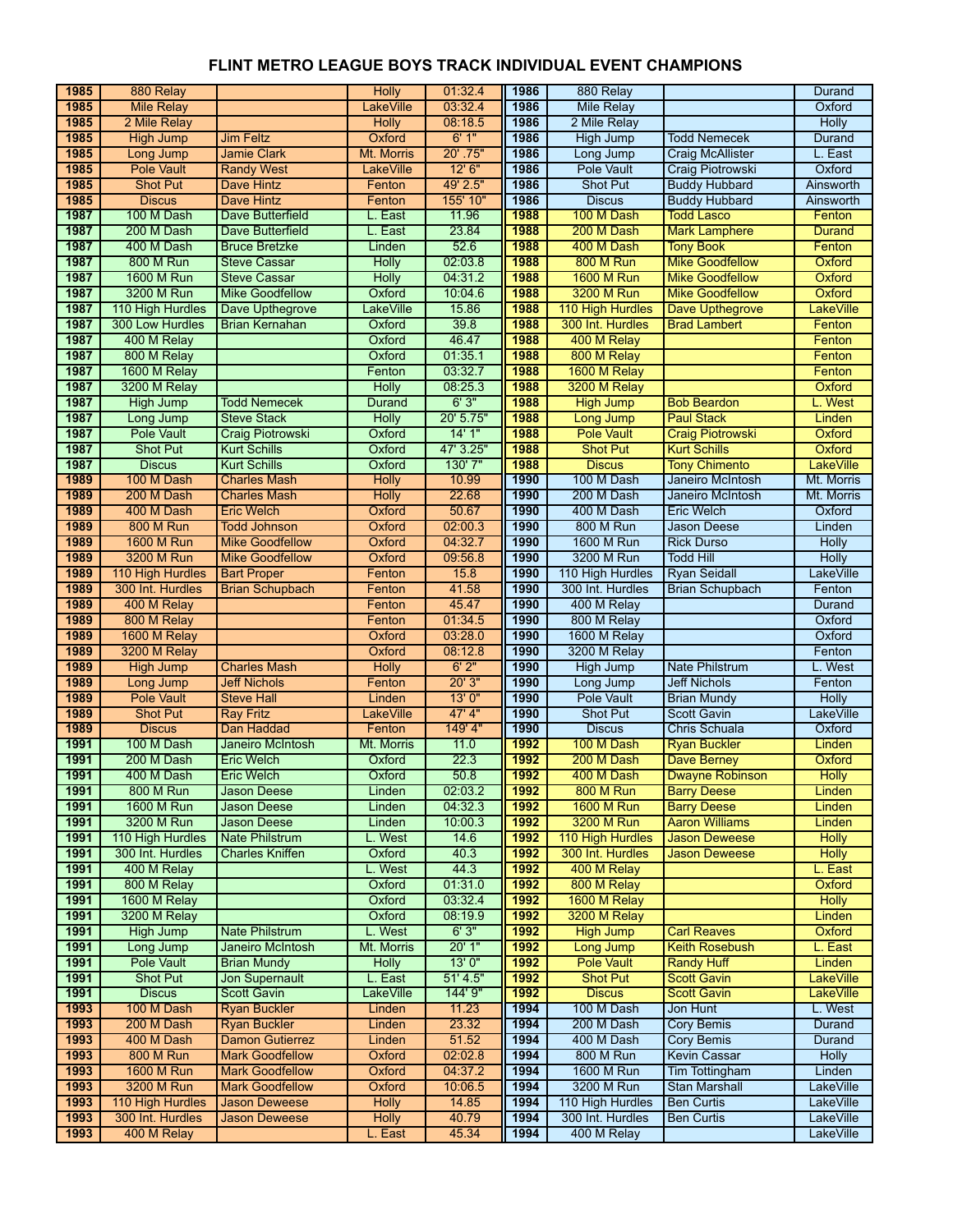| 1993         | 800 M Relay                    |                                               | Linden                      | 01:33.6          | 1994         | 800 M Relay                    |                                          | <b>LakeVille</b>   |
|--------------|--------------------------------|-----------------------------------------------|-----------------------------|------------------|--------------|--------------------------------|------------------------------------------|--------------------|
| 1993         | 1600 M Relay                   |                                               | L. East                     | 03:34.3          | 1994         | 1600 M Relay                   |                                          | L. West            |
| 1993         | 3200 M Relay                   |                                               | <b>Holly</b>                | 08:31.8          | 1994         | 3200 M Relay                   |                                          | <b>Holly</b>       |
| 1993         | <b>High Jump</b>               | <b>Jason Deweese</b>                          | <b>Holly</b>                | 6'1''            | 1994         | <b>High Jump</b>               | <b>Steve Noel</b>                        | Mt. Morris         |
| 1993         | Long Jump                      | <b>Keith Rosebush</b>                         | L. East                     | 20' 1.5"         | 1994         | Long Jump                      | <b>Jack Malito</b>                       | L. West            |
| 1993         | <b>Pole Vault</b>              | <b>Bruce French</b>                           | Oxford                      | 13'0''           | 1994         | Pole Vault                     | <b>Nate Hoard</b>                        | Oxford             |
| 1993         | <b>Shot Put</b>                | <b>Terrance Wilson</b>                        | Oxford                      | 52' 6"           | 1994         | <b>Shot Put</b>                | <b>Josh Clymer</b>                       | <b>Durand</b>      |
| 1993         | <b>Discus</b>                  | <b>Mike Luebke</b>                            | L. West                     | 136' 10"         | 1994         | <b>Discus</b>                  | <b>Greg Bowden</b>                       | LakeVille          |
| 1995         | 100 M Dash                     | <b>Vinnie Candela</b>                         | <b>LakeVille</b>            | 10.93            | 1996         | 100 M Dash                     | <b>Scott Huddleston</b>                  | Oxford             |
| 1995         | 200 M Dash                     | <b>Wes Depro</b>                              | <b>LakeVille</b>            | 23.26            | 1996         | 200 M Dash                     | <b>Scott Huddleston</b>                  | Oxford             |
| 1995         | 400 M Dash                     | <b>David Barden</b>                           | <b>LakeVille</b>            | 51.67            | 1996         | 400 M Dash                     | David Barden                             | LakeVille          |
| 1995         | <b>800 M Run</b>               | <b>Jared Maxwell</b>                          | <b>Holly</b>                | 02:02.0          | 1996         | <b>800 M Run</b>               | <b>Jared Maxwell</b>                     | <b>Holly</b>       |
| 1995         | <b>1600 M Run</b>              | <b>Jared Maxwell</b>                          | <b>Holly</b>                | 04:35.2          | 1996         | <b>1600 M Run</b>              | <b>Jared Maxwell</b>                     | <b>Holly</b>       |
| 1995         | 3200 M Run                     | John Leroy                                    | Oxford                      | 09:50.6          | 1996         | 3200 M Run                     | <b>John Leroy</b>                        | Oxford             |
| 1995         | 110 High Hurdles               | <b>Nate Hoard</b>                             | Oxford                      | 15.59            | 1996         | 110 High Hurdles               | <b>Jay Rothgeb</b>                       | L. East            |
| 1995         | 300 Int. Hurdles               | <b>Adam Hyatt</b>                             | <b>Holly</b>                | 41.57            | 1996         | 300 Int. Hurdles               | <b>Floyd Conder</b>                      | Fenton             |
| 1995         | 400 M Relay                    |                                               | LakeVille                   | 44 54            | 1996         | 400 M Relay                    |                                          | Oxford             |
| 1995         | 800 M Relay                    |                                               | LakeVille                   | 01:33.0          | 1996         | 800 M Relay                    |                                          | L. East            |
| 1995         | 1600 M Relay                   |                                               | <b>Holly</b>                | 03:34.6          | 1996         | 1600 M Relay                   |                                          | <b>Holly</b>       |
| 1995         | 3200 M Relay                   |                                               | <b>Holly</b>                | 08:23.7          | 1996         | 3200 M Relay                   |                                          | <b>Holly</b>       |
| 1995         | High Jump                      | <b>Joel Schroeder</b>                         | L. East                     | 6'2"             | 1996         | <b>High Jump</b>               | <b>Jason Kurzer</b>                      | L. West            |
| 1995         | Long Jump                      | <b>Vinnie Candela</b>                         | <b>LakeVille</b>            | 20' 3.5"         | 1996         | <b>Long Jump</b>               | <b>Vinnie Candela</b>                    | <b>LakeVille</b>   |
| 1995         | <b>Pole Vault</b>              | <b>David Silver</b>                           | <b>Durand</b>               | 12'6''           | 1996         | <b>Pole Vault</b>              | <b>David Silver</b>                      | <b>Durand</b>      |
| 1995         | <b>Shot Put</b>                | <b>Greg Bowden</b>                            | <b>LakeVille</b>            | 46' 1"           | 1996         | <b>Shot Put</b>                | <b>Chad Ellinger</b>                     | <b>LakeVille</b>   |
| 1995         | <b>Discus</b>                  | <b>Joel Anderson</b>                          | Durand                      | 140' 6"          | 1996         | <b>Discus</b>                  | <b>Joel Anderson</b>                     | <b>Durand</b>      |
| 1997         | 100 M Dash                     | <b>Vinnie Candela</b>                         | LakeVille                   | 10.7             | 1998         | 100 M Dash                     | Josiah McHugh                            | L. West            |
| 1997         | 200 M Dash                     | <b>Vinnie Candela</b>                         | <b>LakeVille</b>            | 22.57            | 1998         | 200 M Dash                     | <b>Nick Bectal</b>                       | Oxford             |
| 1997         | 400 M Dash                     | <b>Vinnie Candela</b>                         | <b>LakeVille</b>            | 51.1             | 1998         | 400 M Dash                     | Darren Bohl                              | L. West            |
| 1997         | <b>800 M Run</b>               | <b>John Voelpol</b>                           | L. West                     | 02:04.6          | 1998         | <b>800 M Run</b>               | John Voelpol                             | L. West            |
| 1997         | 1600 M Run                     | <b>Richie Hicks</b>                           | <b>Holly</b>                | 04:37.3          | 1998         | 1600 M Run                     | Jeff Bowden                              | Oxford             |
| 1997         | 3200 M Run                     | <b>Richie Hicks</b>                           | <b>Holly</b>                | 10:09.9          | 1998         | 3200 M Run                     | <b>Kyle Korpalski</b>                    | L. East            |
| 1997         | 110 High Hurdles               | Ron Hoffman                                   | <b>LakeVille</b>            | 15.7             | 1998         | 110 High Hurdles               | Ron Hoffman                              | <b>LakeVille</b>   |
| 1997         | 300 Int. Hurdles               | Ron Hoffman                                   | <b>LakeVille</b>            | 42.9             | 1998         | 300 Int. Hurdles               | Ron Hoffman                              | <b>LakeVille</b>   |
| 1997         | 400 M Relay                    |                                               | L. East                     | 45.7             | 1998         | 400 M Relay                    |                                          | L. West            |
| 1997         | 800 M Relay                    |                                               | L. West<br>L. West          | 01:34.4          | 1998         | 800 M Relay                    |                                          | L. West            |
| 1997         | 1600 M Relay                   |                                               |                             | 03:35.2          | 1998         | 1600 M Relay                   |                                          | L. West            |
| 1997<br>1997 | 3200 M Relay                   | <b>Eric Wilson</b>                            | L. West                     | 08:33.2<br>6'5'' | 1998<br>1998 | 3200 M Relay                   |                                          | L. West            |
| 1997         | <b>High Jump</b>               | <b>Vinnie Candela</b>                         | L. East<br><b>LakeVille</b> | 20' 10"          | 1998         | <b>High Jump</b>               | Jack Lengemann<br><b>Kevin Pritchard</b> | L. West<br>L. West |
| 1997         | Long Jump<br><b>Pole Vault</b> | <b>Jim Finley</b>                             | Mt. Morris                  | 12'6''           | 1998         | Long Jump<br><b>Pole Vault</b> | <b>Jim Finley</b>                        | Mt. Morris         |
| 1997         | <b>Shot Put</b>                |                                               | LakeVille                   | 50' 8''          | 1998         | <b>Shot Put</b>                | Jason Zubrick                            | Mt. Morris         |
| 1997         | <b>Discus</b>                  | <b>Chad Ellinger</b><br><b>Frank Garafalo</b> | Mt. Morris                  | 151'5"           | 1998         | <b>Discus</b>                  | <b>Frank Garafalo</b>                    | Mt. Morris         |
| 1999         | 100 M Dash                     | <b>Jason Bannister</b>                        | L. East                     | 11.02            | 2000         | 100 M Dash                     | <b>Chris Clay</b>                        | L. West            |
| 1999         | 200 M Dash                     | <b>Jason Bannister</b>                        | L. East                     | 22.2             | 2000         | 200 M Dash                     | <b>Ronnie Pearson</b>                    | <b>Holly</b>       |
| 1999         | 400 M Dash                     | <b>Curt Dunbar</b>                            | L. East                     | 50.49            | 2000         | 400 M Dash                     | Darius Luke                              | <b>Holly</b>       |
| 1999         | <b>800 M Run</b>               | <b>Kyle Korpalski</b>                         | L. East                     | 02:00.5          | 2000         | <b>800 M Run</b>               | <b>Kyle Korpalski</b>                    | L. East            |
| 1999         | <b>1600 M Run</b>              | Kyle Korpalski                                | L. East                     | 04:37.6          | 2000         | <b>1600 M Run</b>              | <b>Kyle Korpalski</b>                    | L. East            |
| 1999         | 3200 M Run                     | Kyle Korpalski                                | L. East                     | 10:11.9          | 2000         | 3200 M Run                     | <b>Kyle Korpalski</b>                    | L. East            |
| 1999         | 110 High Hurdles               | <b>Bob Burns</b>                              | <b>LakeVille</b>            | 15.93            | 2000         | 110 High Hurdles               | <b>Bob Burns</b>                         | <b>LakeVille</b>   |
| 1999         | 300 Int. Hurdles               | Dan Gould                                     | Fenton                      | 41.53            | 2000         | 300 Int. Hurdles               | <b>Bob Burns</b>                         | <b>LakeVille</b>   |
| 1999         | 400 M Relay                    |                                               | Fenton                      | 44.9             | 2000         | 400 M Relay                    |                                          | Linden             |
| 1999         | 800 M Relay                    |                                               | L. West                     | 01:32.6          | 2000         | 800 M Relay                    |                                          | <b>Holly</b>       |
| 1999         | 1600 M Relay                   |                                               | Fenton                      | 03:29.6          | 2000         | 1600 M Relay                   |                                          | L. East            |
| 1999         | 3200 M Relay                   |                                               | L. East                     | 08:21.0          | 2000         | 3200 M Relay                   |                                          | L. East            |
| 1999         | <b>High Jump</b>               | <b>Adam June</b>                              | L. East                     | 6'1"             | 2000         | <b>High Jump</b>               | <b>Adam June</b>                         | L. East            |
| 1999         | Long Jump                      | <b>Matt Lemere</b>                            | Fenton                      | 20' 7.5"         | 2000         | <b>Long Jump</b>               | <b>Chris Daniels</b>                     | Oxford             |
| 1999         | <b>Pole Vault</b>              | Jim Mendryga                                  | LakeVille                   | 14'6''           | 2000         | <b>Pole Vault</b>              | Paul Mendryga                            | <b>LakeVille</b>   |
| 1999         | <b>Shot Put</b>                | <b>Eric Ghiaciuc</b>                          | Oxford                      | 49' 3"           | 2000         | <b>Shot Put</b>                | <b>Eric Ghiaciuc</b>                     | Oxford             |
| 1999         | <b>Discus</b>                  | <b>Ben Coughlin</b>                           | Linden                      | 145'5''          | 2000         | <b>Discus</b>                  | <b>Justin Green</b>                      | <b>LakeVille</b>   |
| 2001         | 100 M Dash                     | <b>Mike Hack</b>                              | Linden                      | 11.16            | 2002         | 100 M Dash                     | <b>Mike Peck</b>                         | Fenton             |
| 2001         | 200 M Dash                     | <b>Ronnie Pearson</b>                         | <b>Holly</b>                | 22.78            | 2002         | 200 M Dash                     | <b>Mike Peck</b>                         | Fenton             |
| 2001         | 400 M Dash                     | <b>Darius Luke</b>                            | <b>Holly</b>                | 50.9             | 2002         | 400 M Dash                     | <b>Matt Regnery</b>                      | Fenton             |
| 2001         | <b>800 M Run</b>               | <b>Isaac Roberts</b>                          | L. East                     | 2:06             | 2002         | 800 M Run                      | <b>Zak King</b>                          | Linden             |
| 2001         | <b>1600 M Run</b>              | <b>Donnie Richmond</b>                        | Oxford                      | 04:41.1          | 2002         | 1600 M Run                     | Donnie Richmond                          | Oxford             |
| 2001         | 3200 M Run                     | <b>Donnie Richmond</b>                        | Oxford                      | 10:25.2          | 2002         | 3200 M Run                     | Donnie Richmond                          | Oxford             |
| 2001         | 110 High Hurdles               | <b>Kevin Lambert</b>                          | <b>Holly</b>                | 16.1             | 2002         | 110 High Hurdles               | <b>Tim Fliam</b>                         | Fenton             |
| 2001         | 300 Int. Hurdles               | <b>Ryan Norman</b>                            | Linden                      | 40.9             | 2002         | 300 Int. Hurdles               | <b>Rob Fiorello</b>                      | <b>Holly</b>       |
| 2001         | 400 M Relay                    |                                               | Linden                      | 44.06            | 2002         | 400 M Relay                    |                                          | Oxford             |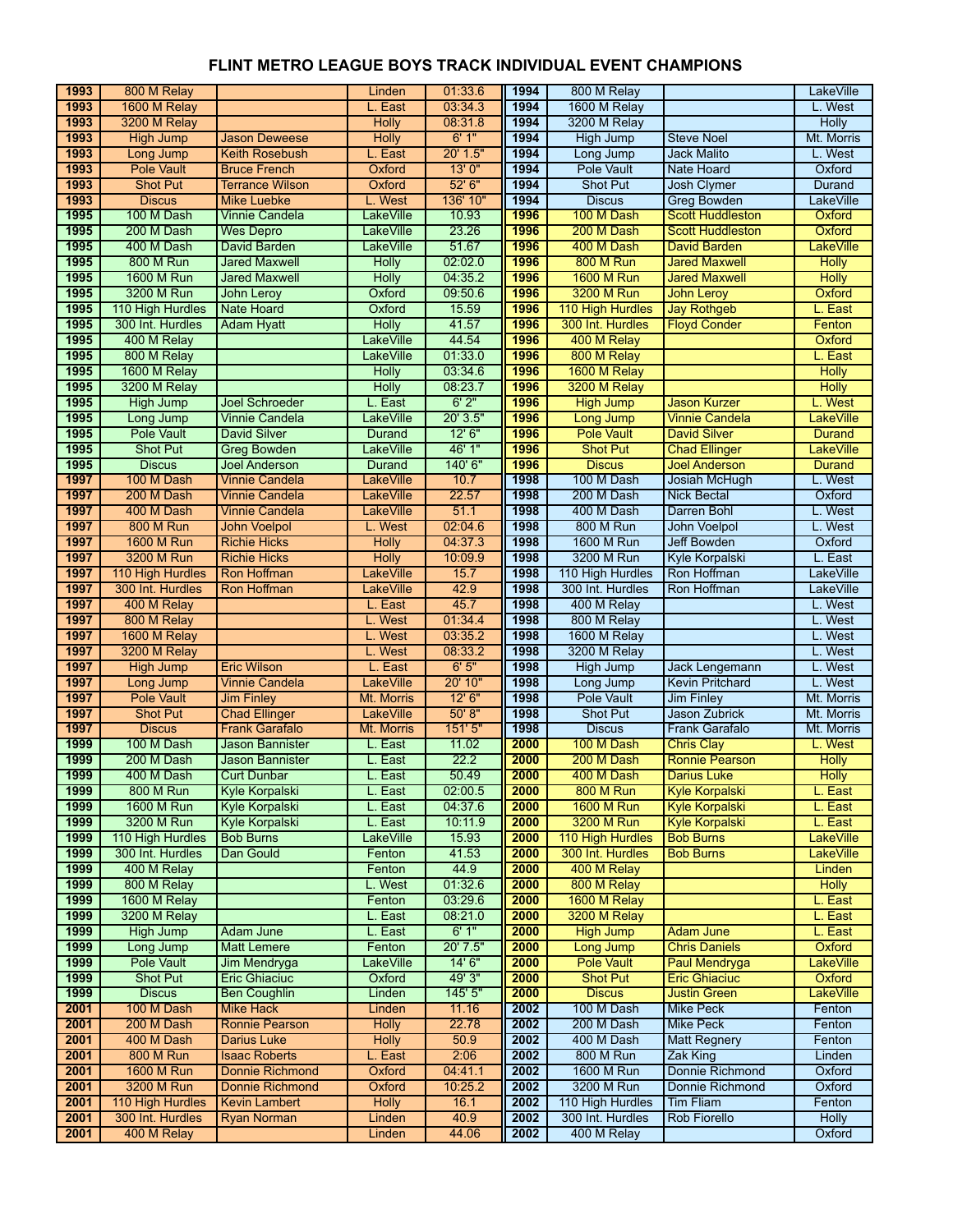| 2001 | 800 M Relay       |                        | Linden           | 01:30.8   | 2002 | 800 M Relay       |                        | Linden           |
|------|-------------------|------------------------|------------------|-----------|------|-------------------|------------------------|------------------|
| 2001 | 1600 M Relay      |                        | Linden           | 03:35.2   | 2002 | 1600 M Relay      |                        | Fenton           |
| 2001 | 3200 M Relay      |                        | L. East          | 08:35.3   | 2002 | 3200 M Relay      |                        | Linden           |
| 2001 | <b>High Jump</b>  | <b>Chris Starrs</b>    | Linden           | $5'$ 11"  | 2002 | <b>High Jump</b>  | <b>Chris Francis</b>   | L. East          |
| 2001 | Long Jump         | <b>Mike Hack</b>       | Linden           | 20' 4.25" | 2002 | Long Jump         | <b>Mike Peck</b>       | Fenton           |
| 2001 | <b>Pole Vault</b> | <b>Todd Owen</b>       | L. East          | 12'6''    | 2002 | Pole Vault        | <b>Neil Maxwell</b>    | L. East          |
| 2001 | <b>Shot Put</b>   | <b>George Belitsos</b> | Oxford           | 49'8"     | 2002 | <b>Shot Put</b>   | <b>George Belitsos</b> | Oxford           |
| 2001 | <b>Discus</b>     | <b>George Belitsos</b> | Oxford           | 142' 2"   | 2002 | <b>Discus</b>     | <b>George Belitsos</b> | Oxford           |
| 2003 | 100 M Dash        | <b>Mike Peck</b>       | Fenton           | 10.7      | 2004 | 100 M Dash        | <b>Jordan Norman</b>   | Linden           |
| 2003 | 200 M Dash        | <b>Mike Peck</b>       | Fenton           | 21.9      | 2004 | 200 M Dash        | <b>Matt Maygar</b>     | Fenton           |
| 2003 | 400 M Dash        | <b>Ryan Norman</b>     | Linden           | 51.3      | 2004 | 400 M Dash        | <b>Shane Nolan</b>     | L. East          |
| 2003 | <b>800 M Run</b>  | Donnie Richmond        | Oxford           | 01:59.6   | 2004 | <b>800 M Run</b>  | <b>Donnie Richmond</b> | Oxford           |
| 2003 | <b>1600 M Run</b> | <b>Donnie Richmond</b> | Oxford           | 04:34.2   | 2004 | <b>1600 M Run</b> | <b>Donnie Richmond</b> | Oxford           |
| 2003 | 3200 M Run        | <b>Donnie Richmond</b> | Oxford           | 10:16     | 2004 | 3200 M Run        | <b>Donnie Richmond</b> | Oxford           |
| 2003 | 110 High Hurdles  | <b>Rob Fiorello</b>    | <b>Holly</b>     | 14.1      | 2004 | 110 High Hurdles  | <b>Rob Fiorello</b>    | <b>Holly</b>     |
| 2003 | 300 Int. Hurdles  | <b>Rob Fiorello</b>    | <b>Holly</b>     | 38.8      | 2004 | 300 Int. Hurdles  | <b>Rob Fiorello</b>    | <b>Holly</b>     |
| 2003 | 400 M Relay       |                        | Linden           | 43.9      | 2004 | 400 M Relay       |                        | Linden           |
| 2003 | 800 M Relay       |                        | Linden           | 01:33.6   | 2004 | 800 M Relay       |                        | Fenton           |
| 2003 | 1600 M Relay      |                        | Linden           | 03:31.3   | 2004 | 1600 M Relay      |                        | L. East          |
| 2003 | 3200 M Relay      |                        | Fenton           | 08:23.4   | 2004 | 3200 M Relay      |                        | L. West          |
| 2003 | <b>High Jump</b>  | <b>Jeff Krause</b>     | Linden           | 5'10"     | 2004 | <b>High Jump</b>  | <b>Jake Blough</b>     | Fenton           |
| 2003 | Long Jump         | <b>Mike Peck</b>       | Fenton           | 19' 4.25" | 2004 | <b>Long Jump</b>  | <b>Jeff Krause</b>     | Linden           |
| 2003 | <b>Pole Vault</b> | Jordan Norman          | Linden           | 12'0''    | 2004 | <b>Pole Vault</b> | <b>Jordan Norman</b>   | Linden           |
| 2003 | <b>Shot Put</b>   | Luis Gomez             | Oxford           | 49' 3.75" | 2004 | <b>Shot Put</b>   | <b>Vince Belitsos</b>  | Oxford           |
| 2003 | <b>Discus</b>     | <b>George Lord</b>     | Fenton           | 133' 9"   | 2004 | <b>Discus</b>     | <b>Vince Belitsos</b>  | Oxford           |
| 2005 | 100 M Dash        | <b>Nick Collier</b>    | Oxford           | 11.28     | 2006 | 100 M Dash        | <b>Nick Collier</b>    | Oxford           |
| 2005 | 200 M Dash        | <b>Nick Collier</b>    | Oxford           | 22.7      | 2006 | 200 M Dash        | <b>Nick Collier</b>    | Oxford           |
| 2005 | 400 M Dash        | <b>Shane Nolan</b>     | L. East          | 50.7      | 2006 | 400 M Dash        | <b>Kevin Hawley</b>    | Clio             |
| 2005 | <b>800 M Run</b>  | <b>Patrick Sage</b>    | Linden           | 02:00.6   | 2006 | <b>800 M Run</b>  | <b>Patrick Sage</b>    | Linden           |
| 2005 | <b>1600 M Run</b> | Joe DiMambro           | Fenton           | 4:35      | 2006 | 1600 M Run        | Joe DiMambro           | Fenton           |
| 2005 | 3200 M Run        | <b>Joe DiMambro</b>    | Fenton           | 10:13     | 2006 | 3200 M Run        | <b>Jesse Anderson</b>  | Fenton           |
| 2005 | 110 High Hurdles  | <b>Adam Hyde</b>       | <b>Brandon</b>   | 15.35     | 2006 | 110 High Hurdles  | Zac Warner             | Linden           |
| 2005 | 300 Int. Hurdles  | <b>Adam Hyde</b>       | <b>Brandon</b>   | 41.29     | 2006 | 300 Int. Hurdles  | Zac Warner             | Linden           |
| 2005 | 400 M Relay       |                        | L. West          | 45.52     | 2006 | 400 M Relay       |                        | Oxford           |
| 2005 | 800 M Relay       |                        | L. East          | 01:33.1   | 2006 | 800 M Relay       |                        | Oxford           |
| 2005 | 1600 M Relay      |                        | L. East          | 03:27.7   | 2006 | 1600 M Relay      |                        | Fenton           |
| 2005 | 3200 M Relay      |                        | Fenton           | 08:20.9   | 2006 | 3200 M Relay      |                        | Fenton           |
| 2005 | <b>High Jump</b>  | <b>Justen Johnson</b>  | L. West          | 6'2"      | 2006 | <b>High Jump</b>  | Justen Johnson         | L. West          |
| 2005 | Long Jump         | <b>Chris Francis</b>   | L. East          | 21'0.5"   | 2006 | Long Jump         | <b>Jared Pfeiffer</b>  | Linden           |
| 2005 | <b>Pole Vault</b> | <b>Adam Barber</b>     | <b>Holly</b>     | 12' 6''   | 2006 | <b>Pole Vault</b> | <b>Al Morrison</b>     | Fenton           |
| 2005 | <b>Shot Put</b>   | <b>Vince Belitsos</b>  | Oxford           | 53' 5.5"  | 2006 | Shot Put          | <b>Chris Berry</b>     | Linden           |
| 2005 | <b>Discus</b>     | <b>Kyle Worden</b>     | <b>Brandon</b>   | 145' 0"   | 2006 | <b>Discus</b>     | <b>Chris Berry</b>     | Linden           |
| 2007 | 100 M Dash        | <b>Darius Recard</b>   | Sw. Creek        | 10.9      | 2008 | 100 M Dash        | <b>Darius Recard</b>   | Sw. Creek        |
| 2007 | 200 M Dash        | <b>Darius Recard</b>   | Sw. Creek        | 22.4      | 2008 | 200 M Dash        | <b>Darius Recard</b>   | Sw. Creek        |
| 2007 | 400 M Dash        | Darius Recard          | Sw. Creek        | 51.0      | 2008 | 400 M Dash        | <b>Darius Recard</b>   | Sw. Creek        |
| 2007 | <b>800 M Run</b>  | <b>Alex Ralston</b>    | Fenton           | 02:00.3   | 2008 | <b>800 M Run</b>  | <b>Evan Bancroft</b>   | Fenton           |
| 2007 | 1600 M Run        | <b>Joe DiMambro</b>    | Fenton           | 04:33.0   | 2008 | 1600 M Run        | Joey Kryza             | Fenton           |
| 2007 | 3200 M Run        | <b>Jesse Anderson</b>  | Fenton           | 09:53.2   | 2008 | 3200 M Run        | <b>Jesse Anderson</b>  | Fenton           |
| 2007 | 110 High Hurdles  | <b>Ryan Brown</b>      | Fenton           | 15.0      | 2008 | 110 High Hurdles  | <b>Ryan Brown</b>      | Fenton           |
| 2007 | 300 Int. Hurdles  | <b>David Gardner</b>   | Sw. Creek        | 40.3      | 2008 | 300 Int. Hurdles  | <b>Ryan Brown</b>      | Fenton           |
| 2007 | 400 M Relay       |                        | <b>Brandon</b>   | 44.9      | 2008 | 400 M Relay       |                        | <b>Holly</b>     |
| 2007 | 800 M Relay       |                        | <b>Holly</b>     | 1:33.5    | 2008 | 800 M Relay       |                        | Oxford           |
| 2007 | 1600 M Relay      |                        | Fenton           | 03:32.2   | 2008 | 1600 M Relay      |                        | <b>Holly</b>     |
| 2007 | 3200 M Relay      |                        | Fenton           | 08:28.6   | 2008 | 3200 M Relay      |                        | Fenton           |
| 2007 | <b>High Jump</b>  | <b>David Gardner</b>   | Sw. Creek        | 6'2''     | 2008 | <b>High Jump</b>  | <b>Yussef Gheriani</b> | Fenton           |
| 2007 | Long Jump         | <b>Josh Williams</b>   | <b>Brandon</b>   | 22'3''    | 2008 | Long Jump         | <b>David Gardner</b>   | <b>Sw. Creek</b> |
| 2007 | <b>Pole Vault</b> | <b>Randy Rusaw</b>     | <b>Holly</b>     | 12'6''    | 2008 | <b>Pole Vault</b> | <b>Kevin Jickling</b>  | Oxford           |
| 2007 | <b>Shot Put</b>   | <b>Patrick Briggs</b>  | Sw. Creek        | 51'11"    | 2008 | <b>Shot Put</b>   | <b>Mark Ryerson</b>    | Sw. Creek        |
| 2007 | <b>Discus</b>     | <b>Patrick Briggs</b>  | Sw. Creek        | 153' 11"  | 2008 | <b>Discus</b>     | <b>Justin Gaumer</b>   | <b>Holly</b>     |
| 2009 | 100 M Dash        | Dan Gregory            | <b>Holly</b>     | 11.43     | 2010 | 100 M Dash        | <b>Chris Rolle</b>     | Oxford           |
| 2009 | 200 M Dash        | <b>Hayden Brown</b>    | Fenton           | 22.71     | 2010 | 200 M Dash        | <b>Chris Rolle</b>     | Oxford           |
| 2009 | 400 M Dash        | <b>Brendan Lagios</b>  | <b>Holly</b>     | 49.34     | 2010 | 400 M Dash        | Lee Chiatalas          | Linden           |
| 2009 | <b>800 M Run</b>  | <b>Brendan Lagios</b>  | <b>Holly</b>     | 01:56.9   | 2010 | 800 M Run         | Jeremy Dickie          | Sw. Creek        |
| 2009 | <b>1600 M Run</b> | <b>Evan Bancroft</b>   | Fenton           | 04:28.9   | 2010 | 1600 M Run        | <b>Jeremy Dickie</b>   | Sw. Creek        |
| 2009 | 3200 M Run        | <b>Jeremy Dickie</b>   | <b>Sw. Creek</b> | 09:53.0   | 2010 | 3200 M Run        | Jeremy Dickie          | Sw. Creek        |
| 2009 | 110 High Hurdles  | John Hanna             | L. East          | 15.2      | 2010 | 110 High Hurdles  | <b>Aaron Stuk</b>      | Oxford           |
| 2009 | 300 Int. Hurdles  | <b>Andy Lipiec</b>     | <b>Holly</b>     | 40.18     | 2010 | 300 Int. Hurdles  | <b>Aaron Yoon</b>      | Sw. Creek        |
| 2009 | 400 M Relay       |                        | Linden           | 44.93     | 2010 | 400 M Relay       |                        | Oxford           |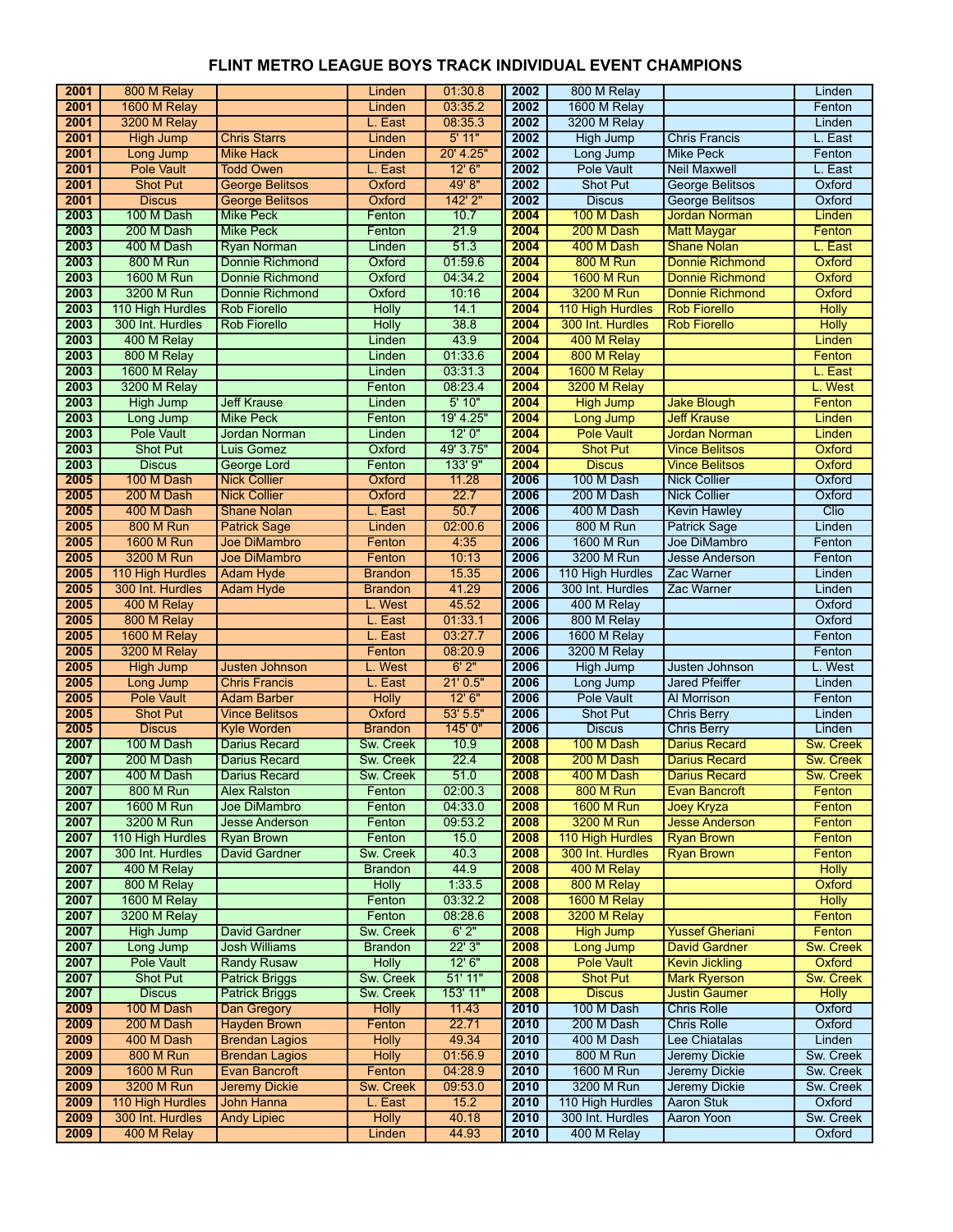| 2009         | 800 M Relay                         |                                                | Fenton                   | 01:32.8          | 2010         | 800 M Relay                         |                                             | Oxford                 |
|--------------|-------------------------------------|------------------------------------------------|--------------------------|------------------|--------------|-------------------------------------|---------------------------------------------|------------------------|
| 2009         | 1600 M Relay                        |                                                | <b>Holly</b>             | 03:25.6          | 2010         | 1600 M Relay                        |                                             | <b>Holly</b>           |
| 2009         | 3200 M Relay                        |                                                | Holly                    | 08:15.7          | 2010         | 3200 M Relay                        |                                             | <b>Holly</b>           |
| 2009         | <b>High Jump</b>                    | <b>Jonathon Beeler</b>                         | <b>Holly</b>             | 6'4"             | 2010         | <b>High Jump</b>                    | <b>Jonathon Beeler</b>                      | <b>Holly</b>           |
| 2009         | Long Jump                           | John Hanna                                     | L. East                  | 19'11.75"        | 2010         | Long Jump                           | Aaron Wascha                                | Sw. Creek              |
| 2009         | <b>Pole Vault</b>                   | <b>Josh Fiedor</b>                             | <b>Holly</b>             | 13'6''           | 2010         | Pole Vault                          | Josh Fiedor                                 | <b>Holly</b>           |
| 2009         | <b>Shot Put</b>                     | <b>Justin Gaumer</b>                           | <b>Holly</b>             | 51'9.5"          | 2010         | Shot Put                            | <b>Justin Gaumer</b>                        | Holly                  |
| 2009         | <b>Discus</b>                       | <b>Josh Stokes</b>                             | Linden                   | 131'0"           | 2010         | <b>Discus</b>                       | <b>Justin Gaumer</b>                        | <b>Holly</b>           |
| 2011         | 100 M Dash                          | <b>Ted Parcher</b>                             | Linden                   | 10.95            | 2012         | 100 M Dash                          | <b>Ted Parcher</b>                          | Linden                 |
| 2011         | 200 M Dash                          | <b>Ted Parcher</b>                             | Linden                   | 23.13            | 2012         | 200 M Dash                          | <b>Ted Parcher</b>                          | Linden                 |
| 2011         | 400 M Dash                          | <b>Keon Ellison</b>                            | <b>Holly</b>             | 52.08            | 2012         | 400 M Dash                          | <b>Zach Huntley</b>                         | <b>Sw. Creek</b>       |
| 2011         | <b>800 M Run</b>                    | <b>Luke Schwerin</b>                           | Holly                    | 02:04.3          | 2012         | <b>800 M Run</b>                    | <b>Luke Schwerin</b>                        | <b>Holly</b>           |
| 2011         | <b>1600 M Run</b>                   | <b>Jeremy Dickie</b>                           | Sw. Creek                | 04:29.3          | 2012         | <b>1600 M Run</b>                   | <b>Matt Gilbert</b>                         | Fenton                 |
| 2011         | 3200 M Run                          | Jeremy Dickie                                  | Sw. Creek                | 10:18            | 2012         | 3200 M Run                          | Max Kryza                                   | Fenton                 |
| 2011         | 110 High Hurdles                    | <b>Dallas Crandall</b>                         | <b>Holly</b>             | 15.74            | 2012         | 110 High Hurdles                    | <b>Zackery Whatcott</b>                     | L. East                |
| 2011         | 300 Int. Hurdles                    | <b>Dallas Crandall</b>                         | <b>Holly</b>             | 41.92            | 2012         | 300 Int. Hurdles                    | <b>Zackery Whatcott</b>                     | L. East                |
| 2011         | 400 M Relay                         |                                                | Linden                   | 46.82            | 2012         | 400 M Relay                         |                                             | Linden                 |
| 2011         | 800 M Relay                         |                                                | <b>Holly</b>             | 01:35.3          | 2012         | 800 M Relay                         |                                             | Linden                 |
| 2011         | 1600 M Relay                        |                                                | <b>Holly</b>             | 03:35.8          | 2012         | 1600 M Relay                        |                                             | <b>Holly</b>           |
| 2011         | 3200 M Relay                        |                                                | <b>Holly</b>             | 08:30.6          | 2012         | 3200 M Relay                        |                                             | Fenton                 |
| 2011         | <b>High Jump</b>                    | <b>Kyle Fisher</b>                             | Linden                   | 5'10"            | 2012         | <b>High Jump</b>                    | <b>Zackery Whatcott</b>                     | L. East                |
| 2011         | Long Jump                           | T. J. Peake                                    | <b>Holly</b>             | 19'10"           | 2012         | <b>Long Jump</b>                    | <b>Dante Carter</b>                         | Kearsley               |
| 2011         | Pole Vault                          | <b>Cody Haragos</b>                            | <b>Brandon</b>           | 11'6''           | 2012         | <b>Pole Vault</b>                   | <b>Connor O'Connell</b>                     | Linden                 |
| 2011         | <b>Shot Put</b>                     | <b>Travis Campbell</b>                         | Sw. Creek                | 49' 3"           | 2012         | <b>Shot Put</b>                     | <b>Kevin Weiler</b>                         | <b>Sw. Creek</b>       |
| 2011         | <b>Discus</b>                       | <b>Isaac Diener</b>                            | Kearsley                 | 139' 2"          | 2012         | <b>Discus</b>                       | <b>Colin Banes</b>                          | <b>Holly</b>           |
| 2013         | 100 M Dash                          | <b>Ted Parcher</b>                             | Linden                   | 11.07            | 2014         | 100 M Dash                          | Javon Barr                                  | <b>Holly</b>           |
| 2013         | 200 M Dash                          | <b>Ted Parcher</b>                             | Linden                   | 23.33            | 2014         | 200 M Dash                          | Javon Barr                                  | <b>Holly</b>           |
| 2013         | 400 M Dash                          | <b>Taras Thronson</b>                          | <b>Brandon</b>           | 51.36            | 2014         | 400 M Dash                          | <b>Shawn Stewart</b>                        | Clio                   |
| 2013         | <b>800 M Run</b>                    | <b>Sam Toward</b>                              | <b>Brandon</b>           | 02:04.1          | 2014         | <b>800 M Run</b>                    | Sam Toward                                  | <b>Brandon</b>         |
| 2013         | 1600 M Run                          | <b>Graham Elliott</b>                          | Linden                   | 04:31.9          | 2014         | 1600 M Run                          | <b>Nate Frasier</b>                         | <b>Holly</b>           |
| 2013         | 3200 M Run                          | <b>Max Kryza</b>                               | Fenton                   | 09:49.6          | 2014         | 3200 M Run                          | Jacob Lee                                   | Fenton                 |
| 2013         | 110 High Hurdles                    | <b>Matt Weine</b>                              | Kearsley                 | 15.27            | 2014         | 110 High Hurdles                    | <b>Matt Weine</b>                           | <b>Kearsley</b>        |
| 2013         | 300 Int. Hurdles                    | <b>Sean Barr</b>                               | <b>Holly</b>             | 41.08            | 2014         | 300 Low Hurdles                     | <b>Matt Weine</b>                           | Kearsley               |
| 2013         | 400 M Relay                         |                                                | <b>Holly</b>             | 44.03            | 2014         | 400 M Relay                         |                                             | Sw. Creek              |
| 2013         | 800 M Relay                         |                                                | <b>Holly</b>             | 01:32.6          | 2014         | 800 M Relay                         |                                             | Clio                   |
| 2013         | 1600 M Relay                        |                                                | <b>Holly</b>             | 03:31.5          | 2014         | 1600 M Relay                        |                                             | Clio                   |
| 2013         | 3200 M Relay                        |                                                | <b>Brandon</b>           | 08:16.5<br>6'4"  | 2014         | 3200 M Relay                        |                                             | <b>Brandon</b>         |
| 2013<br>2013 | <b>High Jump</b>                    | <b>Jackson Maxwell</b><br><b>Brandon Davis</b> | Sw. Creek<br>Clio        | 20' 0.5"         | 2014<br>2014 | <b>High Jump</b>                    | <b>Jackson Maxwell</b><br><b>Brett Pero</b> | Sw. Creek<br>Sw. Creek |
| 2013         | Long Jump<br><b>Pole Vault</b>      | <b>Jaylen Schoenfield</b>                      | Sw. Creek                | 14'0''           | 2014         | Long Jump<br><b>Pole Vault</b>      | <b>Justin McKenzie</b>                      | Linden                 |
| 2013         | <b>Shot Put</b>                     | <b>Kevin Weiler</b>                            | Sw. Creek                | 57'10"           | 2014         | <b>Shot Put</b>                     | <b>Kevin Weiler</b>                         | Sw. Creek              |
| 2013         | <b>Discus</b>                       | <b>Kevin Weiler</b>                            | Sw. Creek                | 172' 6"          | 2014         | <b>Discus</b>                       | <b>Kevin Weiler</b>                         | Sw. Creek              |
| 2015         | 100 M Dash                          | <b>Jacob Cox</b>                               | Linden                   | 11.27            | 2016         | 100 M Dash                          | <b>Jacob Cox</b>                            | Linden                 |
| 2015         | 200 M Dash                          | Jonathan McKay                                 | Kearsley                 | 23.13            | 2016         | 200 M Dash                          | <b>Zach West</b>                            | Fenton                 |
| 2015         | 400 M Dash                          | Jonathan McKay                                 | Kearsley                 | 51.92            | 2016         | 400 M Dash                          | Jonathan McKay                              | Kearsley               |
| 2015         | <b>800 M Run</b>                    | <b>Colin Hooker</b>                            | <b>Brandon</b>           | 2:00.10          | 2016         | <b>800 M Run</b>                    | <b>Dominic Dimambro</b>                     | Fenton                 |
| 2015         | 1600 M Run                          | <b>Nate Frasier</b>                            | <b>Holly</b>             | 4:29.89          | 2016         | <b>1600 M Run</b>                   | Jacob Lee                                   | Fenton                 |
| 2015         | 3200 M Run                          | Jacob Lee                                      | Fenton                   | 9:31.39          | 2016         | 3200 M Run                          | <b>Jacob Lee</b>                            | Fenton                 |
| 2015         | 110 High Hurdles                    | Sam Binkowski                                  | Flushing                 | 15.31            | 2016         | 110 High Hurdles                    | <b>Jordan Crum</b>                          | <b>Flushing</b>        |
| 2015         | 300 Low Hurdles                     | Jordan Crum                                    | Flushing                 | 39.92            | 2016         | <b>300 Low Hurdles</b>              | <b>Jordan Crum</b>                          | Flushing               |
| 2015         | 400 M Relay                         |                                                | Linden                   | 44.21            | 2016         | 400 M Relay                         |                                             | <b>Flushing</b>        |
| 2015         | 800 M Relay                         |                                                | Kearsley                 | 1:31.88          | 2016         | 800 M Relay                         |                                             | <b>Kearsley</b>        |
| 2015         | 1600 M Relay                        |                                                | Kearsley                 | 3:30.17          | 2016         | 1600 M Relay                        |                                             | Flushing               |
| 2015         | 3200 M Relay                        |                                                | <b>Holly</b>             | 8:10.87          | 2016         | 3200 M Relay                        |                                             | Fenton                 |
| 2015         | High Jump                           | Absalon Johnson                                | Flushing                 | 6'0''            | 2016         | <b>High Jump</b>                    | <b>Drew Miller</b>                          | Fenton                 |
| 2015         | Long Jump                           | <b>Brandon Davis</b>                           | Clio                     | 20'04"           | 2016         | Long Jump                           | <b>D'Anthony Austin</b>                     | <b>Holly</b>           |
| 2015         |                                     |                                                | Clio                     | 12'6''           | 2016         | <b>Pole Vault</b>                   | <b>Sebastian Behme</b>                      | Clio                   |
| 2015         |                                     |                                                |                          |                  |              |                                     |                                             |                        |
|              | <b>Pole Vault</b>                   | Sebastian Behme                                |                          |                  |              |                                     |                                             |                        |
|              | <b>Shot Put</b>                     | Chris Johnson                                  | Flushing                 | $50'$ $2"$       | 2016         | <b>Shot Put</b>                     | <b>Brian Bridges</b>                        | Sw. Creek              |
| 2015         | <b>Discus</b>                       | Dakota Thorington                              | <b>Holly</b>             | 152'6"           | 2016         | <b>Discus</b>                       | <b>Ray Ballard</b>                          | Linden                 |
| 2017         | 100 M Dash                          | <b>Zach West</b>                               | Fenton                   | 11.33            | 2018         | 100 M Dash                          | <b>Aidan Harrison</b>                       | Flushing               |
| 2017         | 200 M Dash                          | <b>Zach West</b>                               | Fenton                   | 22.92            | 2018         | 200 M Dash                          | John Sage                                   | Fenton                 |
| 2017         | 400 M Dash                          | Zach West                                      | Fenton                   | 52.60            | 2018         | 400 M Dash                          | <b>Ryan Mixon</b>                           | Flushing               |
| 2017         | <b>800 M Run</b>                    | <b>Mike Allen</b>                              | <b>Brandon</b>           | 2:01.68          | 2018         | 800 M Run                           | Raydoffa Braziel                            | Kearsley               |
| 2017         | <b>1600 M Run</b>                   | <b>Andrew Bond</b>                             | Fenton                   | 4:28.51          | 2018         | <b>1600 M Run</b>                   | <b>Peter Kennings</b>                       | Fenton                 |
| 2017         | 3200 M Run                          | <b>Andrew Bond</b><br><b>Bryce Chamberlain</b> | Fenton<br><b>Brandon</b> | 9:43.41<br>16.46 | 2018<br>2018 | 3200 M Run                          | <b>Tyler Buchanan</b><br>Leon Stocker       | Linden<br>Flushing     |
| 2017<br>2017 | 110 High Hurdles<br>300 Low Hurdles | <b>Leon Stocker</b>                            | Flushing                 | 41.77            | 2018         | 110 High Hurdles<br>300 Low Hurdles | <b>Leon Stocker</b>                         | Flushing               |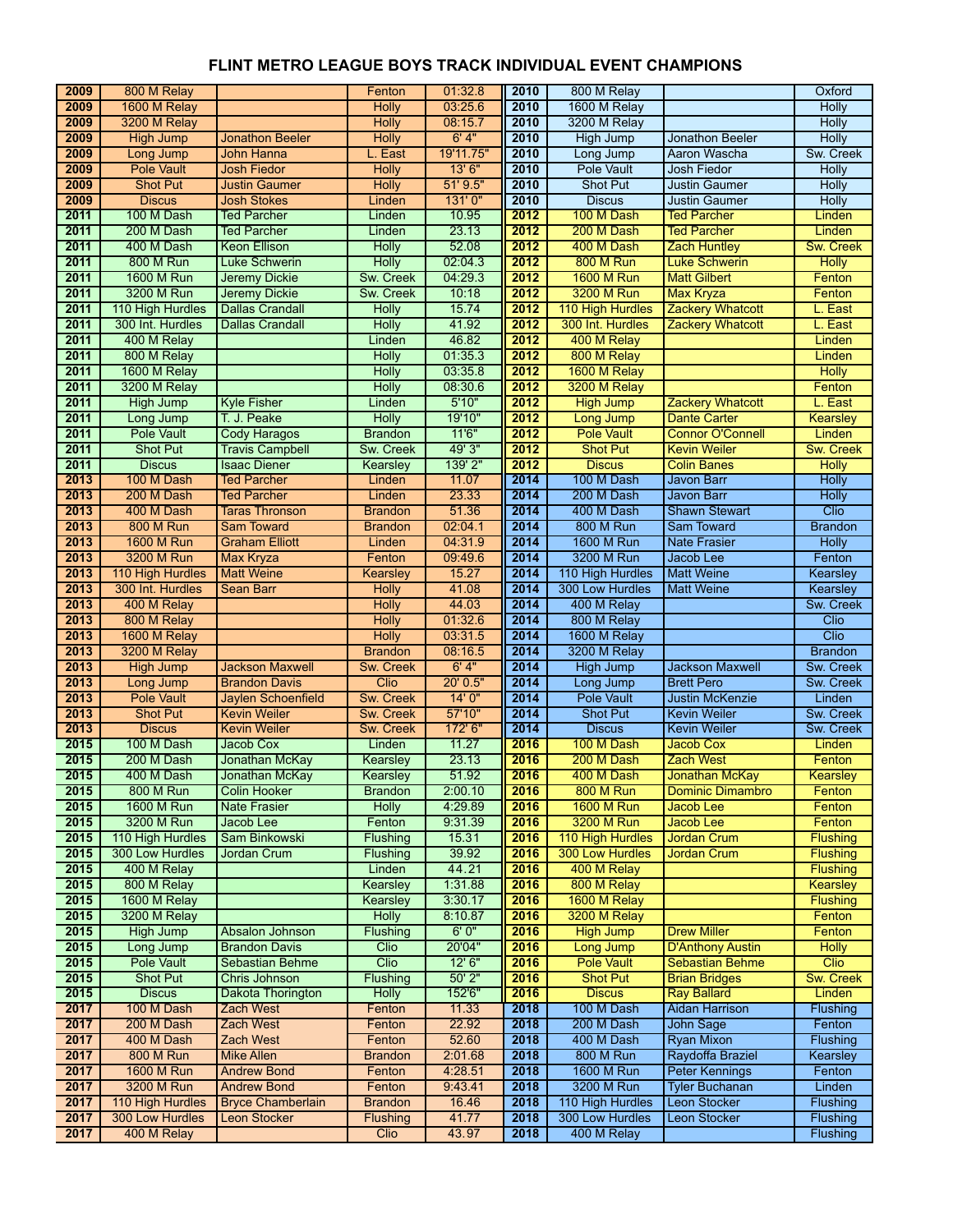| 2017 | 800 M Relay      |                        | <b>Flushing</b> | 1:30.18   | 2018 | 800 M Relay     |                       | Fenton          |
|------|------------------|------------------------|-----------------|-----------|------|-----------------|-----------------------|-----------------|
| 2017 | 1600 M Relay     |                        | <b>Flushing</b> | 3:32.13   | 2018 | 1600 M Relay    |                       | <b>Flushing</b> |
| 2017 | 3200 M Relay     |                        | Fenton          | 8:10.25   | 2018 | 3200 M Relay    |                       | Linden          |
| 2017 | High Jump        | Aidan Harrison         | <b>Flushing</b> | 6'4"      | 2018 | High Jump       | Aidan Harrison        | <b>Flushing</b> |
| 2017 | Long Jump        | <b>Nolan Tews</b>      | <b>Brandon</b>  | 21'00"    | 2018 | Long Jump       | <b>Chanse Setzke</b>  | Fenton          |
| 2017 | Pole Vault       | <b>Jordan Tuttle</b>   | <b>Flushing</b> | 12'0''    | 2018 | Pole Vault      | Jacob LePain          | <b>Owosso</b>   |
| 2017 | <b>Shot Put</b>  | <b>Brian Bridges</b>   | Sw. Creek       | 49'06.25" | 2018 | <b>Shot Put</b> | <b>Brandon Varner</b> | <b>Sw Creek</b> |
| 2017 | <b>Discus</b>    | <b>Brian Bridges</b>   | Sw. Creek       | 148'2"    | 2018 | <b>Discus</b>   | <b>Andrew Burns</b>   | Linden          |
| 2018 | 100 M Dash       | <b>Brandon Miller</b>  | Fenton          | 11.22     |      |                 |                       |                 |
| 2018 | 200 M Dash       | <b>Brandon Miller</b>  | Fenton          | 22.35     |      |                 |                       |                 |
| 2018 | 400 M Dash       | Noah Sage              | Fenton          | 49.43     |      |                 |                       |                 |
| 2018 | 800 M Run        | <b>Ethan Pyeatt</b>    | Fenton          | 2:00.66   |      |                 |                       |                 |
| 2018 | 1600 M Run       | <b>Tyler Buchanan</b>  | Linden          | 4:30.15   |      |                 |                       |                 |
| 2018 | 3200 M Run       | <b>Adam Jesse</b>      | Fenton          | 9:55.25   |      |                 |                       |                 |
| 2018 | 110 High Hurdles | <b>Braylon Silvas</b>  | Kearsley        | 16.64     |      |                 |                       |                 |
| 2018 | 300 Low Hurdles  | Brandon Aboukarroum    | <b>Flushing</b> | 43.84     |      |                 |                       |                 |
| 2018 | 400 M Relay      |                        | <b>Sw Creek</b> | 43.67     |      |                 |                       |                 |
| 2018 | 800 M Relay      |                        | Fenton          | 1:29.51   |      |                 |                       |                 |
| 2018 | 1600 M Relay     |                        | Fenton          | 3:26.86   |      |                 |                       |                 |
| 2018 | 3200 M Relay     |                        | <b>Flushing</b> | 825.01    |      |                 |                       |                 |
| 2018 | High Jump        | <b>Justin Miller</b>   | Fenton          | 6'5''     |      |                 |                       |                 |
| 2018 | Long Jump        | <b>Braylon Silvas</b>  | <b>Kearsley</b> | 20'07"    |      |                 |                       |                 |
| 2018 | Pole Vault       | Jacob LePain           | Owosso          | 13' 03"   |      |                 |                       |                 |
| 2018 | <b>Shot Put</b>  | <b>Justin Schlaack</b> | <b>Sw Creek</b> | 49'10"    |      |                 |                       |                 |
| 2018 | <b>Discus</b>    | Dylan Buschur          | Kearsley        | 148'10"   |      |                 |                       |                 |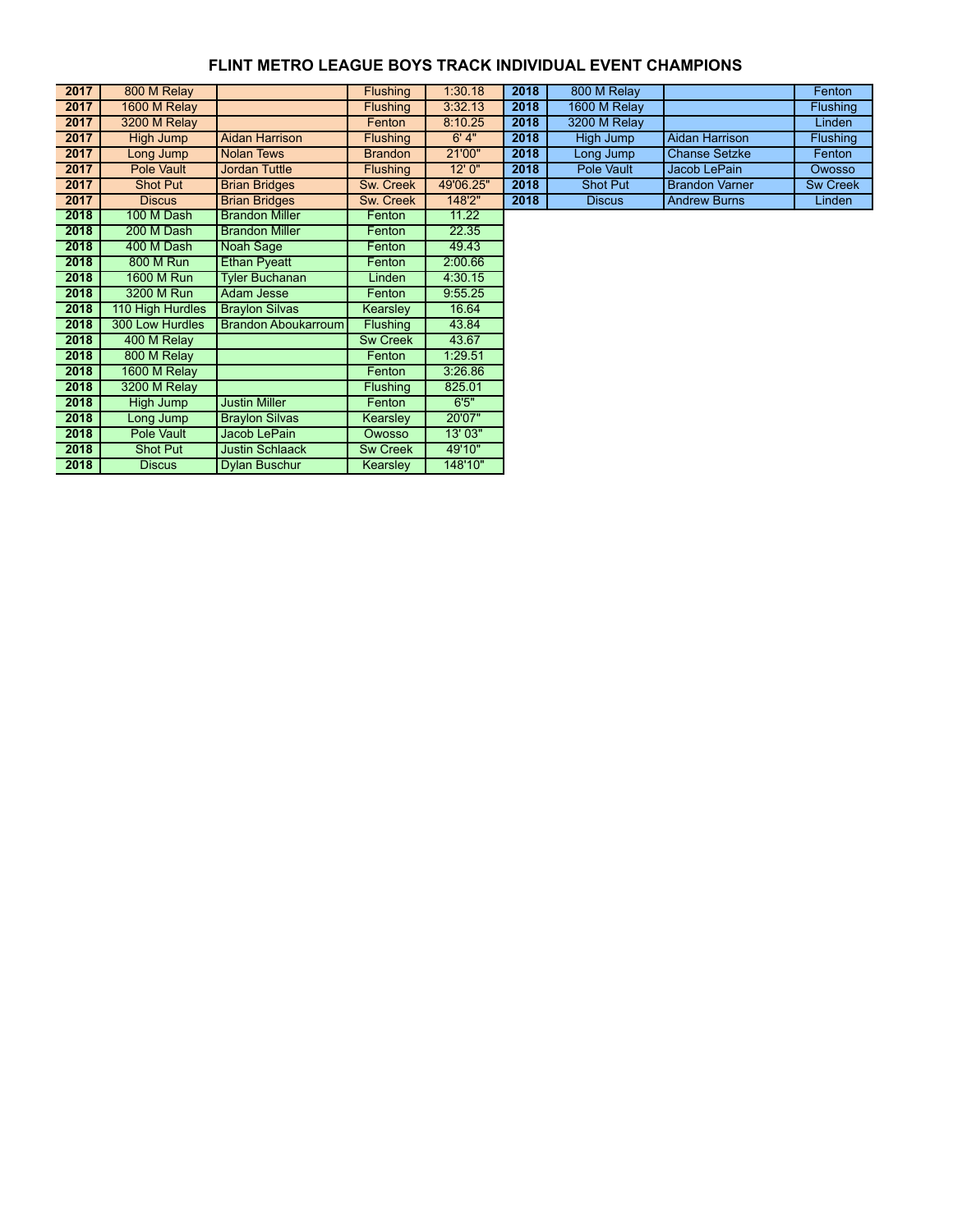| TIME/DIST                                         |
|---------------------------------------------------|
| 10.6                                              |
| $\frac{22.3}{50.9}$                               |
|                                                   |
| 02:00.7                                           |
| 04:31.3                                           |
| 10:05                                             |
| 15.4                                              |
| $\frac{20.1}{01:33.6}$                            |
|                                                   |
| 03:31.5                                           |
| $\frac{6!}{21!}.25"$                              |
|                                                   |
| 12'0''                                            |
| $\frac{12}{53}$ $\frac{3}{10.2}$ $\frac{22.5}{5}$ |
|                                                   |
|                                                   |
| $\frac{50.3}{1.57}$                               |
| 04:34.3                                           |
| 10:00                                             |
| 14.8                                              |
| 20.9                                              |
|                                                   |
| $\frac{45.5}{1:32}$                               |
| 03:26.2                                           |
|                                                   |
| 5' 11"<br>19' 10.25"                              |
| 12'0''                                            |
|                                                   |
| $\frac{40'5''}{10.4}$                             |
| $\overline{23}$                                   |
| $\frac{1}{51.2}$                                  |
| 01:58.3                                           |
| 04:31.3                                           |
| 09:55.5                                           |
| 14.4                                              |
| 20.9                                              |
|                                                   |
| $\frac{45.5}{01:34.4}$                            |
| 03:31.2                                           |
| 6' 3.5"<br>23' 3.5"                               |
|                                                   |
| $\frac{13!}{9!}$                                  |
| $\frac{1}{50'7''}$                                |
|                                                   |
| 22.6                                              |
| $\overline{51.1}$                                 |
| 01:56.2                                           |
| 04:20.5                                           |
| 09:46.0                                           |
| 14.3                                              |
| 20.2                                              |
| 44.8                                              |
| 01:31.1                                           |
| 03:26.2                                           |
| $\frac{6!2!}{21!6!}$                              |
|                                                   |
| $\frac{1}{12}$ " 6"                               |
| 48' 6"                                            |
| 137' 11.5"                                        |
|                                                   |
| 10.36                                             |
| 22.98                                             |
| 49.89                                             |
| 01:54.9                                           |
| 04:27.2                                           |
| 09:49.0                                           |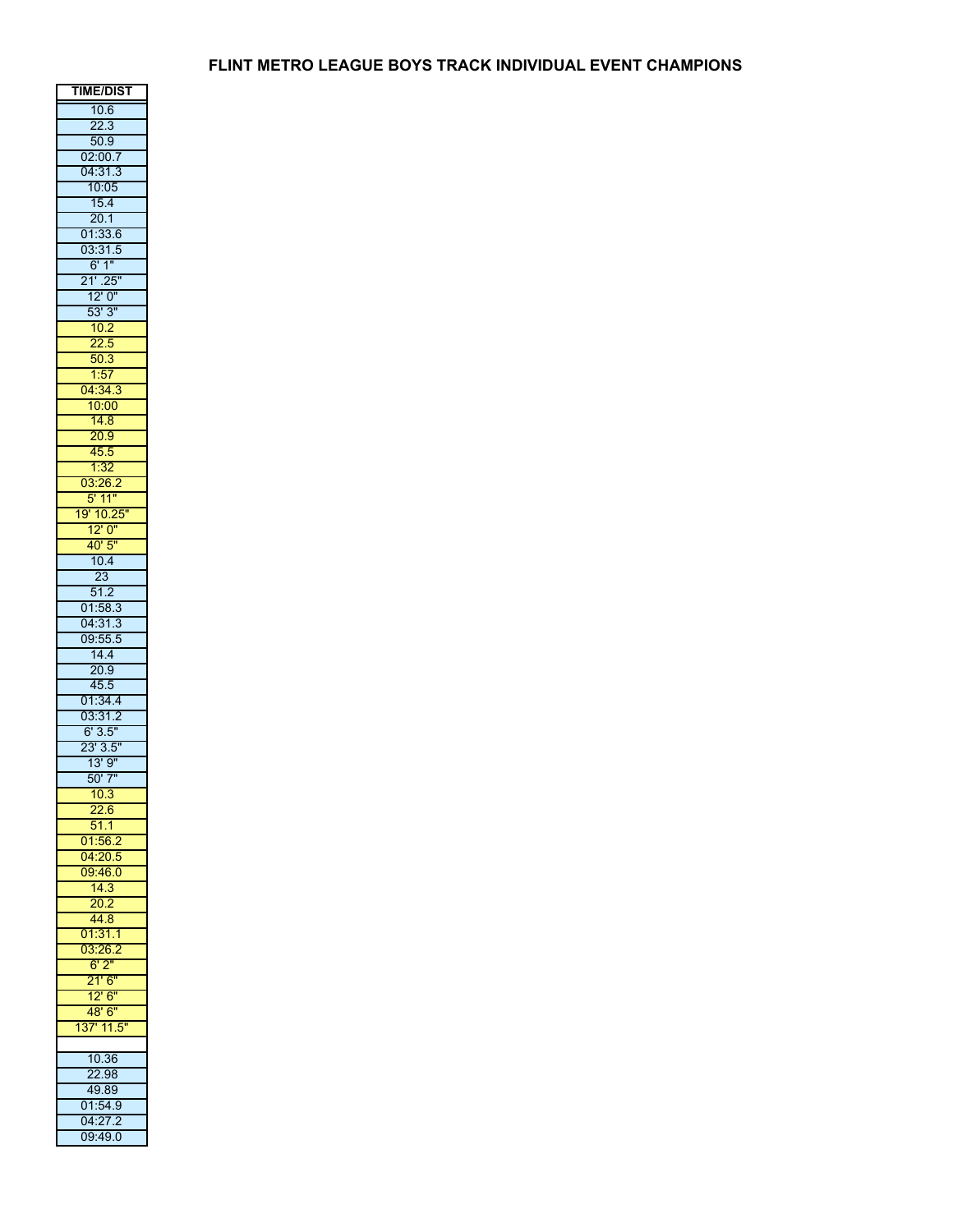| 14.8                           |
|--------------------------------|
| 38.96                          |
| 45.3                           |
| 01:31.4                        |
| 03:26.4<br>6' 3.125<br>20' 10" |
|                                |
|                                |
| 13' 10"<br>47' 11"             |
| 147' 10"                       |
| $\frac{10.2}{23.36}$           |
| $\overline{23}$                |
| 50.69                          |
| 01:59.7<br>04:26.6             |
|                                |
| 09:47.4                        |
| 14.67<br>39.35                 |
| 45.61                          |
|                                |
| $\frac{01:33.8}{03:30.8}$      |
| 6'2"                           |
| $\frac{20!3!}{13!0!}$          |
|                                |
| 48' 8"                         |
| 134' 9"<br>11.3                |
|                                |
| 22.1                           |
| 49.7<br>01:59.3                |
| 04:24.4                        |
| 09:51                          |
| 14.4                           |
| 37.3                           |
| 44.9                           |
| 01:32.2                        |
| 03:31.5                        |
| 6'0''                          |
| 21'5.5''                       |
| 13'0''                         |
| 57' 1.25"                      |
| 162' 10"                       |
| 9.88                           |
| 22.93<br>51.04                 |
| 01:59.9                        |
|                                |
| 04:36.5<br>10:17.4             |
| 14.47                          |
|                                |
| 39.77<br>44.41                 |
| 01:33.5                        |
|                                |
| 03:32.5<br>08:27.8             |
| 6'4''                          |
| 19' 11.5                       |
| 12'0''                         |
| 51'3.5''                       |
| 53' 1.5"                       |
| $\frac{1}{10.26}$              |
| 23.3                           |
| 51.4<br>02:03.2                |
| 04:32.8                        |
| 10:07.9                        |
| 15.5                           |
|                                |
| 40.75                          |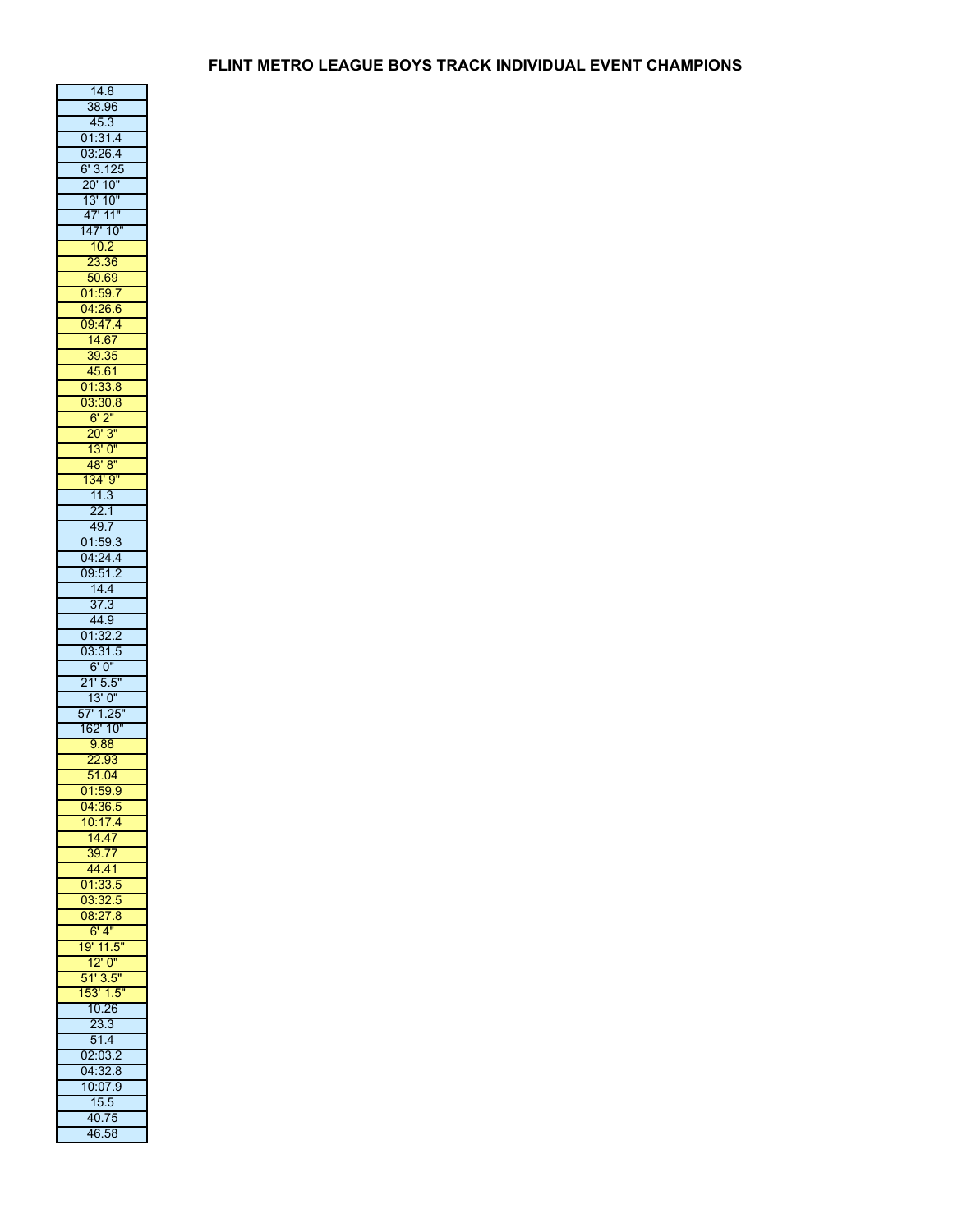| 1:35                              |
|-----------------------------------|
| 03:36.5<br>08:31.7                |
| 6'0''                             |
|                                   |
| 19' 4.5"<br>12' 10"               |
| $50'$ 4"                          |
|                                   |
| 142' 6.5"<br>11.26                |
| 23.03                             |
|                                   |
| $\frac{51.92}{02:02.4}$           |
| 04:34.0                           |
| $\frac{09:50.1}{14.77}$           |
|                                   |
| 39.9                              |
| $\frac{44.54}{01.33.3}$           |
| 03:30.2                           |
|                                   |
| $\frac{08:21.5}{6'4''}$           |
| 19'9''                            |
|                                   |
| <mark>14' 4"</mark><br>51' 7"     |
| $\frac{1}{44}$ 5"                 |
| 11.2                              |
| 23.0                              |
| 49.6                              |
| 01:59.2<br>04:37.3                |
|                                   |
| 09:58.6                           |
| $\frac{15.0}{40.7}$               |
|                                   |
| $\frac{46.1}{5}$                  |
| 01:32.4<br>03:29.1                |
|                                   |
| $\frac{08:07.5}{6'2''}$ 19' .875" |
|                                   |
| 13'0''                            |
| 47' 2.5"                          |
| 149' 4"                           |
| 11.38                             |
| 23.53<br>51.85                    |
|                                   |
| 02:00.2                           |
| 04:25.3<br>10:20.1                |
|                                   |
| 15.33                             |
| 40.28<br>45.85                    |
| 01:34.2                           |
|                                   |
| 03:31.3<br>08:18.9                |
| 6'2"                              |
| 20'5''                            |
| $\frac{1}{13}$ , $\frac{1}{0}$    |
| $\overline{50"}.5"$               |
| 160' 5.5"<br>11.41                |
|                                   |
| 22.89                             |
| 50.78                             |
| 02:01.0                           |
| 04:30.9                           |
| 10:09.1                           |
| 15.11                             |
| 41.0                              |
| 45.22                             |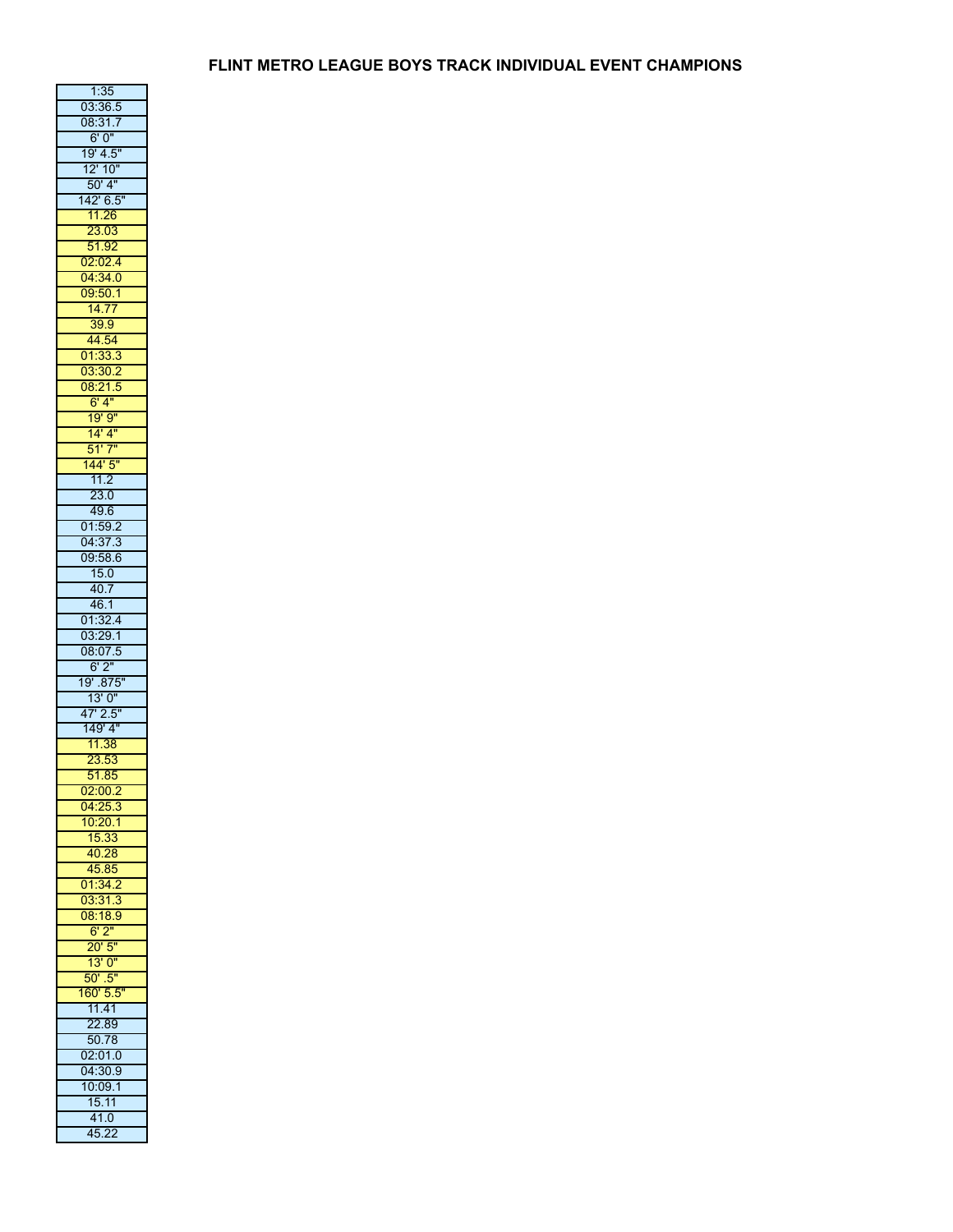| 01:38.9                          |
|----------------------------------|
| 03:33.0                          |
| 08:20.4                          |
| $\frac{16.24}{6.2}$              |
| 20' 7"<br>13' 0"                 |
|                                  |
| 48'1''                           |
|                                  |
|                                  |
| 138' 1"<br>11.11<br>23.53        |
| $\frac{51.84}{02:04.7}$          |
|                                  |
| 04:41.5                          |
| 10:15.3                          |
| 15.48                            |
| 40.51                            |
| 45.31                            |
| 01:33.8                          |
| 03:36.9                          |
| $\frac{08:35.9}{6'0''}$          |
|                                  |
| 20'9.5''                         |
| 13'0''                           |
| 49'9''                           |
| 153'6''                          |
| 11.2                             |
| 22.91                            |
| 50.95                            |
| 02:02.8<br>04:39.7               |
|                                  |
| 10:19.2                          |
| $\overline{15.0}$                |
| 40.76                            |
| 45.5                             |
| 01:33.3<br>03:32.2               |
|                                  |
| 08:33.3                          |
| $\frac{6!}{19!}\frac{5!}{9.25!}$ |
|                                  |
| 13'0''                           |
| $\frac{1}{51'0''}$               |
| 149' 8.5"                        |
| 11.17                            |
| 23.5                             |
| 50.96                            |
| 02:04.7                          |
| 04:40.7                          |
| 10:36                            |
| 15.78                            |
| 41.34                            |
| 44.35                            |
| 01:33.1                          |
| 03:30.1<br>08:49.3               |
|                                  |
| 6'3''                            |
|                                  |
| 19'5                             |
| 12                               |
| 53'2.5                           |
| 43' 7"                           |
| $\frac{1}{11.3}$                 |
| 228                              |
|                                  |
| 51.6<br>02:04.4                  |
|                                  |
| 04:34.8<br>1                     |
| 0:08.2<br>15.1                   |
| 40.6                             |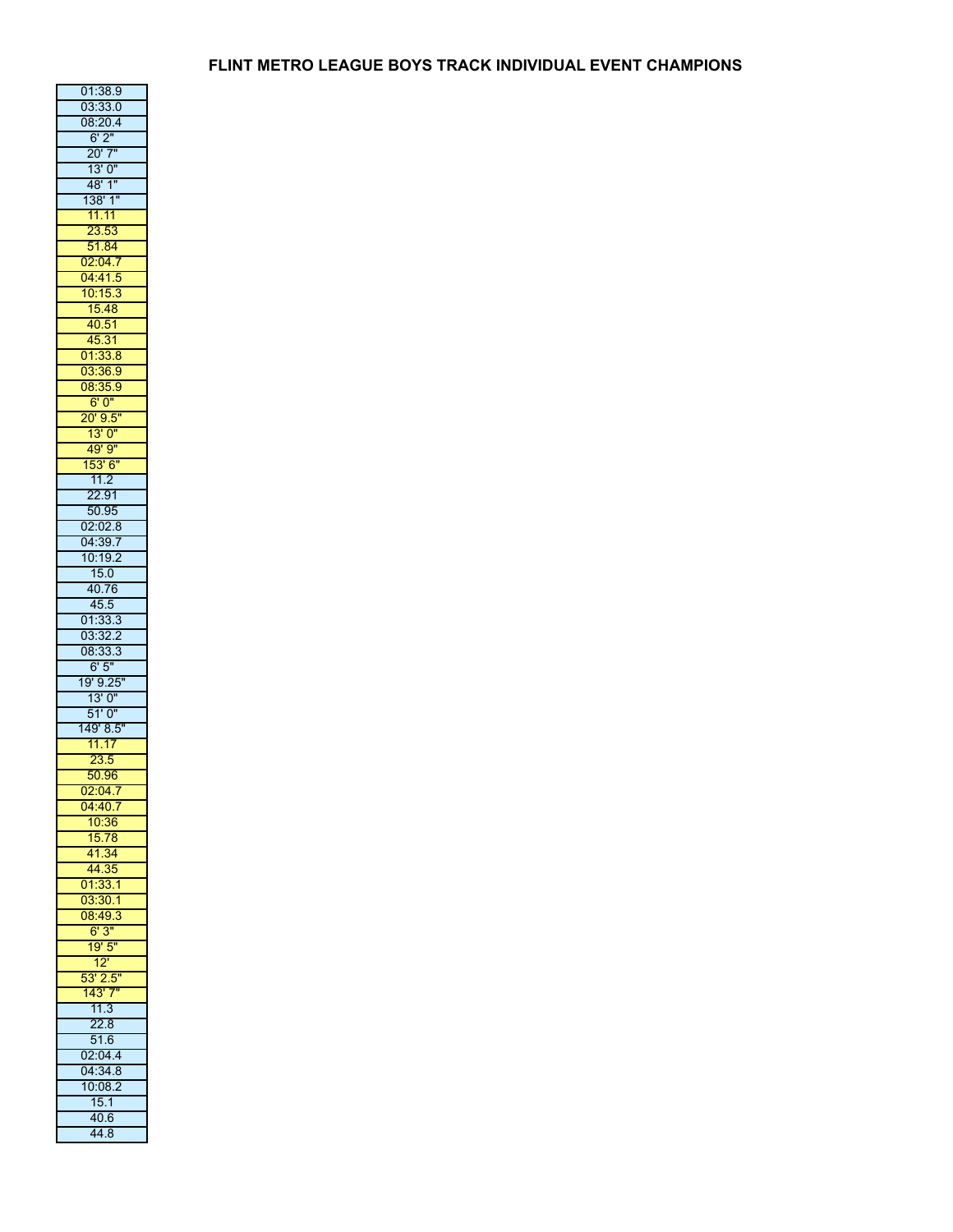| 1:33                        |
|-----------------------------|
| 03:33.3<br>08:19.8          |
|                             |
| 6'0"                        |
| 20' 2.75"<br>13' 6"         |
|                             |
| 52' 10''                    |
|                             |
| 165' 4"<br>11.5             |
| 22.8                        |
| $\frac{50.1}{01.59.9}$      |
|                             |
| 04:36.6                     |
| $\frac{10:07.8}{14.2}$      |
|                             |
| 39.6                        |
| $\frac{44.8}{01.32.8}$      |
|                             |
| 3:28                        |
| 08:10.7                     |
| 6'4"                        |
| $\frac{1}{20'}$ 8.5"        |
| 12' 6"<br>52' 4.25"         |
|                             |
| 138' 10"                    |
| $\frac{10.8}{22.9}$         |
|                             |
| 51.4                        |
| 02:00.2<br>04:28.3          |
|                             |
| 09:59.8                     |
| $\frac{15.1}{40.7}$         |
|                             |
| 44.4                        |
| 01:32.6<br>03:30.6          |
|                             |
| 08:24.5                     |
| $\frac{6!2!}{19!9.5!}$      |
|                             |
| 13'0''                      |
| $\frac{53' 1.5''}{2}$       |
| $\overline{147'0''}$        |
| 10.72                       |
| 21.99<br>50.23              |
|                             |
|                             |
| 01:58.2                     |
|                             |
| $\frac{04:34.6}{09:55.9}$   |
| 14.38                       |
|                             |
|                             |
| 40.19<br>44.45<br>01:32.6   |
|                             |
|                             |
| 03:30.2<br>08:18.4<br>6'2'' |
|                             |
| 21' 7.75<br>12' 0"          |
| 48'10"                      |
| 155' 8''                    |
| 11.18                       |
|                             |
| 22.00                       |
| 49.95<br>1:56.86            |
|                             |
| 04:24.0                     |
| 09:54.6                     |
| 14.59<br>40.72              |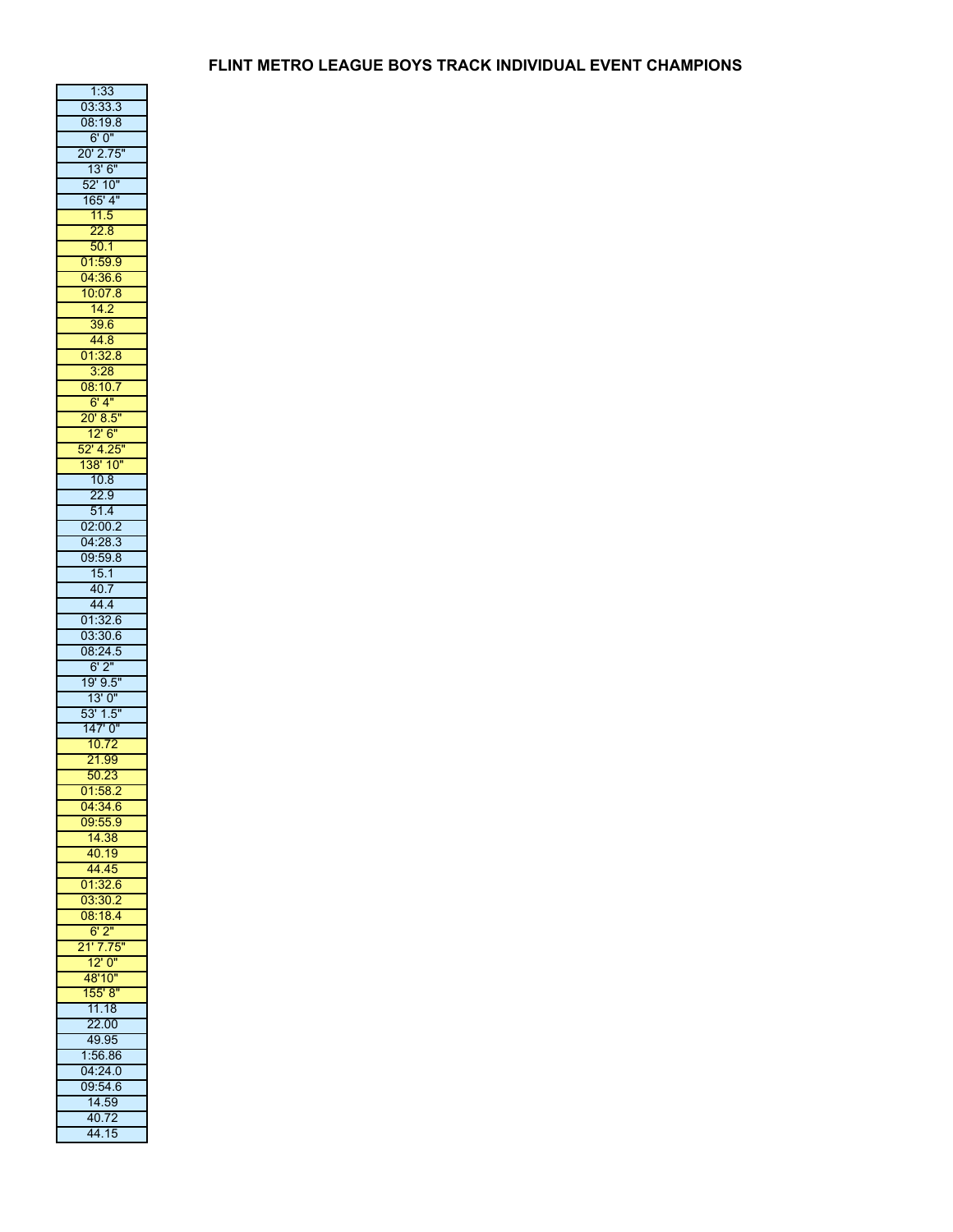